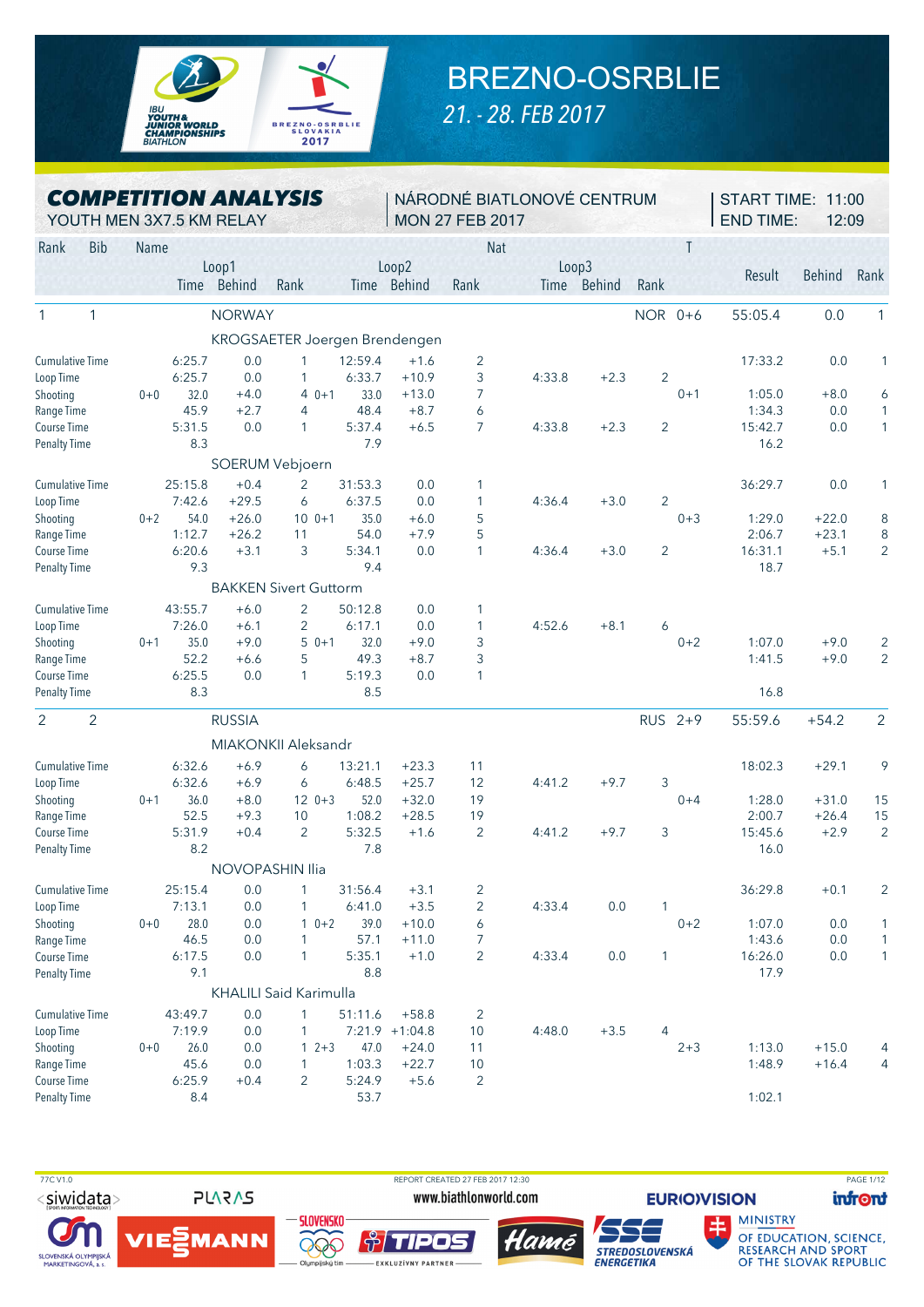| Rank                      | <b>Bib</b> | Name    |                |                      |                           |                |                    |                                | <b>Nat</b> |             |            | Τ         |         |                  |                                  |
|---------------------------|------------|---------|----------------|----------------------|---------------------------|----------------|--------------------|--------------------------------|------------|-------------|------------|-----------|---------|------------------|----------------------------------|
|                           |            |         |                | Loop1                |                           |                | Loop2              |                                |            | Loop3       |            |           | Result  | <b>Behind</b>    | Rank                             |
|                           |            |         |                | Time Behind          | Rank                      |                | Time Behind        | Rank                           |            | Time Behind | Rank       |           |         |                  |                                  |
| 3                         | 10         |         |                | <b>BELARUS</b>       |                           |                |                    |                                |            |             | <b>BLR</b> | $0 + 8$   | 56:47.0 | $+1:41.6$        | 3                                |
|                           |            |         |                | <b>TSIURYN Kiryl</b> |                           |                |                    |                                |            |             |            |           |         |                  |                                  |
| <b>Cumulative Time</b>    |            |         | 6:27.8         | $+2.1$               | 4                         | 13:07.2        | $+9.4$             | 5                              |            |             |            |           | 17:57.9 | $+24.7$          | 5                                |
| Loop Time                 |            |         | 6:27.8         | $+2.1$               | 4                         | 6:39.4         | $+16.6$            | 8                              | 4:50.7     | $+19.2$     | 8          |           |         |                  |                                  |
| Shooting                  |            | $0 + 0$ | 28.0           | 0.0                  | $10+2$                    | 38.0           | $+18.0$            | 11                             |            |             |            | $0 + 2$   | 1:06.0  | $+9.0$           | 8                                |
| Range Time                |            |         | 44.5           | $+1.3$               | 3                         | 55.3           | $+15.6$            | 12                             |            |             |            |           | 1:39.8  | $+5.5$           | 9                                |
| Course Time               |            |         | 5:35.5         | $+4.0$               | 8                         | 5:35.9         | $+5.0$             | 5                              | 4:50.7     | $+19.2$     | 8          |           | 16:02.1 | $+19.4$          | 8                                |
| <b>Penalty Time</b>       |            |         | 7.8            |                      |                           | 8.2            |                    |                                |            |             |            |           | 16.0    |                  |                                  |
|                           |            |         |                | AUSEYENKA Ilya       |                           |                |                    |                                |            |             |            |           |         |                  |                                  |
| <b>Cumulative Time</b>    |            |         | 25:29.9        | $+14.5$              | 4                         | 32:23.9        | $+30.6$            | 3                              |            |             |            |           | 37:16.9 | $+47.2$          | 3                                |
| Loop Time                 |            |         | 7:32.0<br>33.0 | $+18.9$<br>$+5.0$    | 3<br>$20+1$               | 6:54.0<br>40.0 | $+16.5$<br>$+11.0$ | 5                              | 4:53.0     | $+19.6$     | 5          | $0 + 1$   | 1:13.0  |                  |                                  |
| Shooting<br>Range Time    |            | $0 + 0$ | 50.3           | $+3.8$               | 3                         | 56.2           | $+10.1$            | 7<br>6                         |            |             |            |           | 1:46.5  | $+6.0$<br>$+2.9$ | $\overline{c}$<br>$\overline{c}$ |
| Course Time               |            |         | 6:33.2         | $+15.7$              | $\overline{7}$            | 5:49.2         | $+15.1$            | 7                              | 4:53.0     | $+19.6$     | 5          |           | 17:15.4 | $+49.4$          | 5                                |
| <b>Penalty Time</b>       |            |         | 8.5            |                      |                           | 8.6            |                    |                                |            |             |            |           | 17.1    |                  |                                  |
|                           |            |         |                |                      | <b>LAZOUSKI Dzmitry</b>   |                |                    |                                |            |             |            |           |         |                  |                                  |
| <b>Cumulative Time</b>    |            |         |                | 45:07.6 +1:17.9      | 3                         | 52:02.5        | $+1:49.7$          | 3                              |            |             |            |           |         |                  |                                  |
| Loop Time                 |            |         | 7:50.7         | $+30.8$              | 7                         | 6:54.9         | $+37.8$            | 5                              | 4:44.5     | 0.0         | 1          |           |         |                  |                                  |
| Shooting                  |            | $0 + 2$ | 50.0           | $+24.0$              | $130+3$                   | 49.0           | $+26.0$            | 13                             |            |             |            | $0 + 5$   | 1:39.0  | $+41.0$          | 11                               |
| Range Time                |            |         | 1:08.6         | $+23.0$              | 13                        | 1:06.5         | $+25.9$            | 13                             |            |             |            |           | 2:15.1  | $+42.6$          | 11                               |
| Course Time               |            |         | 6:33.0         | $+7.5$               | 3                         | 5:39.8         | $+20.5$            | 3                              |            |             |            |           |         |                  |                                  |
| <b>Penalty Time</b>       |            |         | 9.1            |                      |                           | 8.6            |                    |                                |            |             |            |           | 17.7    |                  |                                  |
| 3<br>4                    |            |         |                | <b>ITALY</b>         |                           |                |                    |                                |            |             |            | $ITA$ 1+5 | 57:14.7 | $+2:09.3$        | $\overline{4}$                   |
|                           |            |         |                |                      | <b>BRAUNHOFER Patrick</b> |                |                    |                                |            |             |            |           |         |                  |                                  |
| <b>Cumulative Time</b>    |            |         | 6:26.4         | $+0.7$               | 3                         | 13:04.3        | $+6.5$             | 3                              |            |             |            |           | 18:01.0 | $+27.8$          | 7                                |
| Loop Time                 |            |         | 6:26.4         | $+0.7$               | 3                         | 6:37.9         | $+15.1$            | 6                              | 4:56.7     | $+25.2$     | 11         |           |         |                  |                                  |
| Shooting                  |            | $0 + 0$ | 29.0           | $+1.0$               | $30+1$                    | 41.0           | $+21.0$            | 12                             |            |             |            | $0 + 1$   | 1:10.0  | $+13.0$          | 10                               |
| Range Time                |            |         | 44.3           | $+1.1$               | 2                         | 51.5           | $+11.8$            | 8                              |            |             |            |           | 1:35.8  | $+1.5$           | 4                                |
| Course Time               |            |         | 5:34.2         | $+2.7$               | 6                         | 5:39.2         | $+8.3$             | 10                             | 4:56.7     | $+25.2$     | 11         |           | 16:10.1 | $+27.4$          | 9                                |
| <b>Penalty Time</b>       |            |         | 7.9            |                      |                           | 7.2            |                    |                                |            |             |            |           | 15.1    |                  |                                  |
|                           |            |         |                | <b>TUMLER Peter</b>  |                           |                |                    |                                |            |             |            |           |         |                  |                                  |
| <b>Cumulative Time</b>    |            |         | 25:27.4        | $+12.0$              | 3                         |                | $33:03.3 +1:10.0$  | 6                              |            |             |            |           | 37:59.7 | $+1:30.0$        | 5                                |
| Loop Time                 |            |         | 7:26.4         | $+13.3$              | $\overline{c}$            | 7:35.9         | $+58.4$            | 14                             | 4:56.4     | $+23.0$     | 7          |           |         |                  |                                  |
| Shooting                  |            | $0 + 1$ | 39.0           | $+11.0$              | $5 + 3$                   | 1:10.0         | $+41.0$            | 21                             |            |             |            | $1 + 4$   | 1:49.0  | $+42.0$          | 14                               |
| Range Time                |            |         | 58.6           | $+12.1$              | 6                         | 1:26.8         | $+40.7$            | 21                             |            |             |            |           | 2:25.4  | $+41.8$          | 14                               |
| Course Time               |            |         | 6:19.3         | $+1.8$               | $\overline{2}$            | 5:39.2         | $+5.1$             | 3                              | 4:56.4     | $+23.0$     | 7          |           | 16:54.9 | $+28.9$          | 3                                |
| <b>Penalty Time</b>       |            |         | 8.5            |                      |                           | 29.9           |                    |                                |            |             |            |           | 38.4    |                  |                                  |
|                           |            |         |                |                      | <b>CHRISTILLE Cedric</b>  |                |                    |                                |            |             |            |           |         |                  |                                  |
| <b>Cumulative Time</b>    |            |         |                | 45:43.8 +1:54.1      | 4                         |                | $52:22.3 +2:09.5$  | 4                              |            |             |            |           |         |                  |                                  |
| Loop Time                 |            |         | 7:44.1         | $+24.2$              | 5                         | 6:38.5         | $+21.4$            | 3                              | 4:52.4     | $+7.9$      | 5          |           |         |                  |                                  |
| Shooting                  |            | $0 + 0$ | 34.0           | $+8.0$               | $40+0$                    | 24.0           | $+1.0$             | $\overline{2}$                 |            |             |            | $0 + 0$   | 58.0    | 0.0              | 1                                |
| Range Time<br>Course Time |            |         | 51.9<br>6:43.0 | $+6.3$<br>$+17.5$    | 3<br>7                    | 40.6<br>5:49.2 | 0.0<br>$+29.9$     | $\mathbf{1}$<br>$\overline{4}$ |            |             |            |           | 1:32.5  | 0.0              | $\mathbf{1}$                     |
| <b>Penalty Time</b>       |            |         | 9.2            |                      |                           | 8.7            |                    |                                |            |             |            |           | 17.9    |                  |                                  |
|                           |            |         |                |                      |                           |                |                    |                                |            |             |            |           |         |                  |                                  |

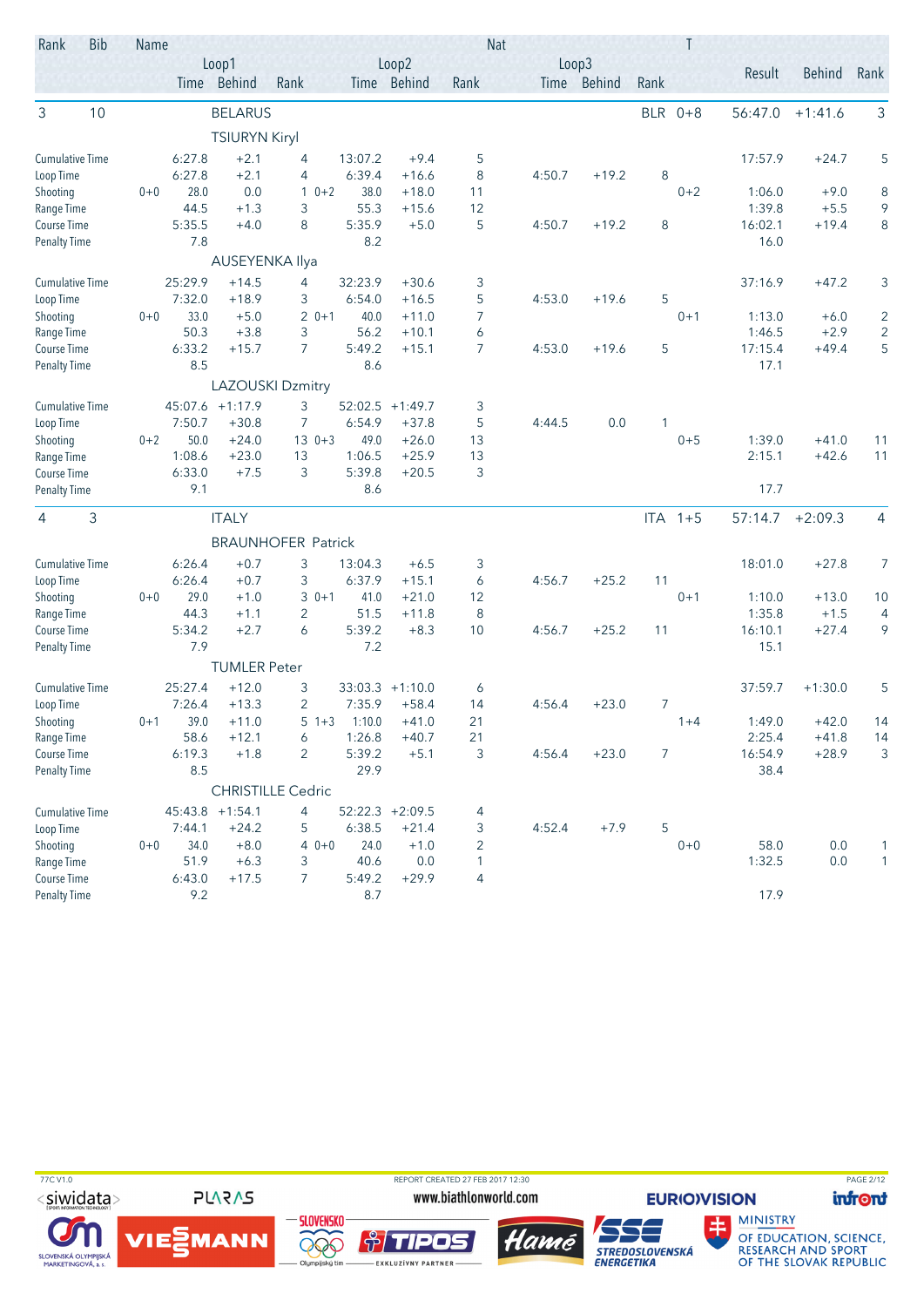| Rank                                | <b>Bib</b>     | Name    |                  |                       |                          |                   |                    | <b>Nat</b>          |        |             |      | Τ         |                   |                    |         |
|-------------------------------------|----------------|---------|------------------|-----------------------|--------------------------|-------------------|--------------------|---------------------|--------|-------------|------|-----------|-------------------|--------------------|---------|
|                                     |                |         |                  | Loop1                 |                          |                   | Loop2              |                     |        | Loop3       |      |           | Result            | <b>Behind</b>      | Rank    |
|                                     |                |         |                  | Time Behind           | Rank                     |                   | Time Behind        | Rank                |        | Time Behind | Rank |           |                   |                    |         |
| 5                                   | $\overline{4}$ |         |                  | SWITZERLAND           |                          |                   |                    |                     |        |             | SUI  | $0 + 9$   | 57:29.9           | $+2:24.5$          | 5       |
|                                     |                |         |                  | <b>FAVRE Robin</b>    |                          |                   |                    |                     |        |             |      |           |                   |                    |         |
| <b>Cumulative Time</b>              |                |         | 6:28.2           | $+2.5$                | 5                        | 13:09.0           | $+11.2$            | 6                   |        |             |      |           | 17:58.8           | $+25.6$            | 6       |
| Loop Time                           |                |         | 6:28.2           | $+2.5$                | 5                        | 6:40.8            | $+18.0$            | 9                   | 4:49.8 | $+18.3$     | 7    |           |                   |                    |         |
| Shooting                            |                | $0 + 0$ | 32.0             | $+4.0$                | $40+2$                   | 42.0              | $+22.0$            | 13                  |        |             |      | $0 + 2$   | 1:14.0            | $+17.0$            | 11      |
| Range Time                          |                |         | 47.1             | $+3.9$                | 5                        | 56.5              | $+16.8$            | 13                  |        |             |      |           | 1:43.6            | $+9.3$             | 10      |
| Course Time                         |                |         | 5:33.2           | $+1.7$                | $\overline{4}$           | 5:36.3            | $+5.4$             | 6                   | 4:49.8 | $+18.3$     | 7    |           | 15:59.3           | $+16.6$            | 7       |
| <b>Penalty Time</b>                 |                |         | 7.9              |                       |                          | 8.0               |                    |                     |        |             |      |           | 15.9              |                    |         |
|                                     |                |         |                  | <b>HARTWEG Niklas</b> |                          |                   |                    |                     |        |             |      |           |                   |                    |         |
| Cumulative Time                     |                |         | 25:54.1          | $+38.7$               | 6                        | 33:03.2           | $+1:09.9$          | 5                   |        |             |      |           | 37:53.8           | $+1:24.1$          | 4       |
| Loop Time                           |                |         | 7:55.3           | $+42.2$               | 8                        | 7:09.1            | $+31.6$            | 10                  | 4:50.6 | $+17.2$     | 4    |           |                   |                    |         |
| Shooting                            |                | $0 + 3$ | 57.0             | $+29.0$               | $130+2$                  | 49.0              | $+20.0$            | 14                  |        |             |      | $0 + 5$   | 1:46.0            | $+39.0$            | 11      |
| Range Time<br>Course Time           |                |         | 1:14.3<br>6:33.1 | $+27.8$<br>$+15.6$    | 13<br>6                  | 1:07.0<br>5:53.8  | $+20.9$<br>$+19.7$ | 14<br>11            | 4:50.6 | $+17.2$     | 4    |           | 2:21.3<br>17:17.5 | $+37.7$<br>$+51.5$ | 12<br>6 |
| <b>Penalty Time</b>                 |                |         | 7.9              |                       |                          | 8.3               |                    |                     |        |             |      |           | 16.2              |                    |         |
|                                     |                |         |                  |                       | <b>STALDER Sebastian</b> |                   |                    |                     |        |             |      |           |                   |                    |         |
|                                     |                |         |                  | $45:51.2 +2:01.5$     |                          |                   | $52:29.5 +2:16.7$  |                     |        |             |      |           |                   |                    |         |
| <b>Cumulative Time</b><br>Loop Time |                |         | 7:57.4           | $+37.5$               | 5<br>9                   | 6:38.3            | $+21.2$            | 5<br>$\overline{2}$ | 5:00.4 | $+15.9$     | 8    |           |                   |                    |         |
| Shooting                            |                | $0 + 2$ | 47.0             | $+21.0$               | $120+0$                  | 23.0              | 0.0                | $\mathbf{1}$        |        |             |      | $0 + 2$   | 1:10.0            | $+12.0$            | 3       |
| Range Time                          |                |         | 1:04.6           | $+19.0$               | 12                       | 40.6              | 0.0                | 1                   |        |             |      |           | 1:45.2            | $+12.7$            | 3       |
| Course Time                         |                |         | 6:44.1           | $+18.6$               | 8                        | 5:50.0            | $+30.7$            | 5                   |        |             |      |           |                   |                    |         |
| <b>Penalty Time</b>                 |                |         | 8.7              |                       |                          | 7.7               |                    |                     |        |             |      |           | 16.4              |                    |         |
| 6                                   | 7              |         |                  | <b>FINLAND</b>        |                          |                   |                    |                     |        |             |      | $FIN 0+9$ | 58:33.6           | $+3:28.2$          | 6       |
|                                     |                |         |                  | PANTTILA Santtu       |                          |                   |                    |                     |        |             |      |           |                   |                    |         |
|                                     |                |         |                  |                       |                          |                   |                    |                     |        |             |      |           |                   | $+59.8$            |         |
| <b>Cumulative Time</b><br>Loop Time |                |         | 6:34.2<br>6:34.2 | $+8.5$<br>$+8.5$      | 7<br>7                   | 13:20.3<br>6:46.1 | $+22.5$<br>$+23.3$ | 10<br>11            | 5:12.7 | $+41.2$     | 18   |           | 18:33.0           |                    | 12      |
| Shooting                            |                | $0 + 0$ | 33.0             | $+5.0$                | $60+1$                   | 32.0              | $+12.0$            | 6                   |        |             |      | $0 + 1$   | 1:05.0            | $+8.0$             | 6       |
| Range Time                          |                |         | 48.5             | $+5.3$                | 6                        | 48.2              | $+8.5$             | 5                   |        |             |      |           | 1:36.7            | $+2.4$             | 5       |
| Course Time                         |                |         | 5:37.7           | $+6.2$                | 12                       | 5:50.0            | $+19.1$            | 11                  | 5:12.7 | $+41.2$     | 18   |           | 16:40.4           | $+57.7$            | 14      |
| <b>Penalty Time</b>                 |                |         | 8.0              |                       |                          | 7.9               |                    |                     |        |             |      |           | 15.9              |                    |         |
|                                     |                |         |                  | <b>INVENIUS Otto</b>  |                          |                   |                    |                     |        |             |      |           |                   |                    |         |
| <b>Cumulative Time</b>              |                |         | 26:46.1          | $+1:30.7$             | 9                        |                   | $33:54.9 +2:01.6$  | 9                   |        |             |      |           | 38:49.6           | $+2:19.9$          | 9       |
| Loop Time                           |                |         | 8:13.1           | $+1:00.0$             | 13                       | 7:08.8            | $+31.3$            | 9                   | 4:54.7 | $+21.3$     | 6    |           |                   |                    |         |
| Shooting                            |                | $0 + 3$ | 1:01.0           | $+33.0$               | $160+3$                  | 53.0              | $+24.0$            | 17                  |        |             |      | $0 + 6$   | 1:54.0            | $+47.0$            | 15      |
| Range Time                          |                |         | 1:18.9           | $+32.4$               | 16                       | 1:08.8            | $+22.7$            | 15                  |        |             |      |           | 2:27.7            | $+44.1$            | 15      |
| Course Time                         |                |         | 6:46.8           | $+29.3$               | 11                       | 5:52.5            | $+18.4$            | 8                   | 4:54.7 | $+21.3$     | 6    |           | 17:34.0           | $+1:08.0$          | 9       |
| <b>Penalty Time</b>                 |                |         | 7.4              |                       |                          | 7.5               |                    |                     |        |             |      |           | 14.9              |                    |         |
|                                     |                |         |                  |                       | <b>HARJULA Tuomas</b>    |                   |                    |                     |        |             |      |           |                   |                    |         |
| <b>Cumulative Time</b>              |                |         |                  | 46:30.6 +2:40.9       | $\overline{7}$           |                   | $53:24.5 +3:11.7$  | 6                   |        |             |      |           |                   |                    |         |
| Loop Time                           |                |         | 7:41.0           | $+21.1$               | 3                        | 6:53.9            | $+36.8$            | 4                   | 5:09.1 | $+24.6$     | 10   |           |                   |                    |         |
| Shooting                            |                | $0 + 1$ | 38.0             | $+12.0$               | $70+1$                   | 38.0              | $+15.0$            | 5                   |        |             |      | $0 + 2$   | 1:16.0            | $+18.0$            | 5       |
| Range Time                          |                |         | 54.8             | $+9.2$                | 6                        | 55.2              | $+14.6$            | 4                   |        |             |      |           | 1:50.0            | $+17.5$            | 5       |
| Course Time                         |                |         | 6:37.9           | $+12.4$               | 4                        | 5:50.3            | $+31.0$            | 6                   |        |             |      |           |                   |                    |         |
| <b>Penalty Time</b>                 |                |         | 8.3              |                       |                          | 8.4               |                    |                     |        |             |      |           | 16.7              |                    |         |

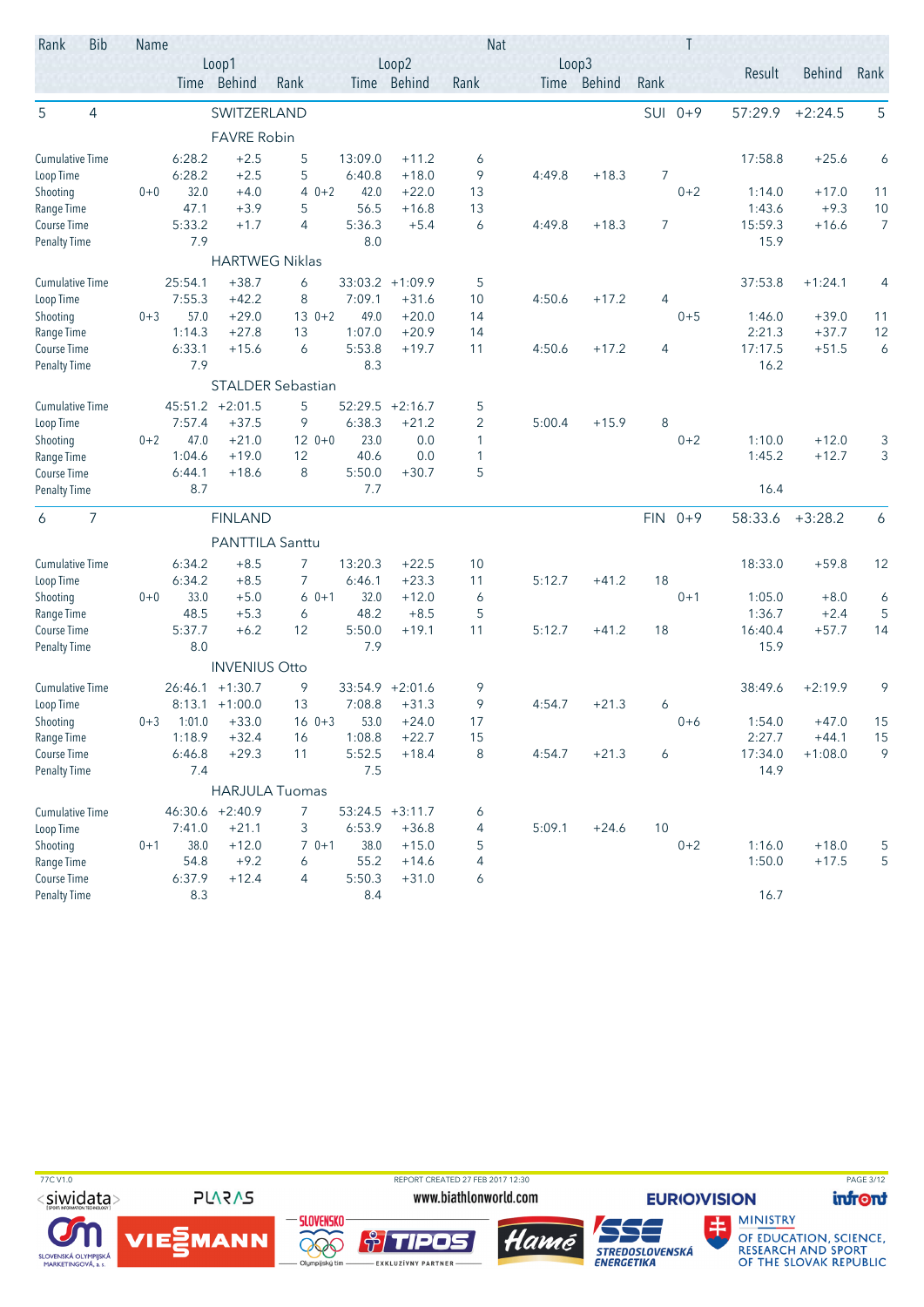| Rank                               | <b>Bib</b> | Name    |                  |                       |                       |                |                    | <b>Nat</b>          |        |             |         | T        |                   |                      |                     |
|------------------------------------|------------|---------|------------------|-----------------------|-----------------------|----------------|--------------------|---------------------|--------|-------------|---------|----------|-------------------|----------------------|---------------------|
|                                    |            |         |                  | Loop1                 |                       |                | Loop2              |                     | Loop3  |             |         |          | Result            | <b>Behind</b>        | Rank                |
|                                    |            |         |                  | Time Behind           | Rank                  |                | Time Behind        | Rank                |        | Time Behind | Rank    |          |                   |                      |                     |
| 7                                  | 11         |         |                  | <b>SLOVAKIA</b>       |                       |                |                    |                     |        |             | SVK 0+8 |          | 59:06.5           | $+4:01.1$            | 7                   |
|                                    |            |         |                  | <b>OTTINGER Lukas</b> |                       |                |                    |                     |        |             |         |          |                   |                      |                     |
| <b>Cumulative Time</b>             |            |         | 6:53.8           | $+28.1$               | 15                    | 13:56.1        | $+58.3$            | 14                  |        |             |         |          | 18:59.6           | $+1:26.4$            | 14                  |
| Loop Time                          |            |         | 6:53.8           | $+28.1$               | 15                    | 7:02.3         | $+39.5$            | 14                  | 5:03.5 | $+32.0$     | 13      |          |                   |                      |                     |
| Shooting                           |            | $0 + 2$ | 52.0             | $+24.0$               | $190+2$               | 47.0           | $+27.0$            | 17                  |        |             |         | $0 + 4$  | 1:39.0            | $+42.0$              | 17                  |
| Range Time                         |            |         | 1:08.5           | $+25.3$               | 18                    | 1:04.1         | $+24.4$            | 17                  |        |             |         |          | 2:12.6            | $+38.3$              | 17                  |
| Course Time                        |            |         | 5:38.0           | $+6.5$                | 13                    | 5:50.8         | $+19.9$            | 12                  | 5:03.5 | $+32.0$     | 13      |          | 16:32.3           | $+49.6$              | 12                  |
| <b>Penalty Time</b>                |            |         | 7.3              |                       |                       | 7.4            |                    |                     |        |             |         |          | 14.7              |                      |                     |
|                                    |            |         |                  | <b>HUBAC Samuel</b>   |                       |                |                    |                     |        |             |         |          |                   |                      |                     |
| <b>Cumulative Time</b>             |            |         | 27:09.8          | $+1:54.4$             | 16                    | 33:56.3        | $+2:03.0$          | 10                  |        |             |         |          | 38:56.9           | $+2:27.2$            | 11                  |
| Loop Time                          |            |         | 8:10.2           | $+57.1$               | 12                    | 6:46.5         | $+9.0$             | 3                   | 5:00.6 | $+27.2$     | 9       |          |                   |                      |                     |
| Shooting                           |            | $0 + 1$ | 55.0             | $+27.0$               | $110+0$               | 29.0           | 0.0                | 1                   |        |             |         | $0 + 1$  | 1:24.0            | $+17.0$              | 7                   |
| Range Time                         |            |         | 1:12.6<br>6:49.8 | $+26.1$<br>$+32.3$    | 10                    | 46.1<br>5:52.9 | 0.0                | $\mathbf{1}$<br>10  |        | $+27.2$     | 9       |          | 1:58.7<br>17:43.3 | $+15.1$<br>$+1:17.3$ | 7<br>11             |
| Course Time<br><b>Penalty Time</b> |            |         | 7.8              |                       | 13                    | 7.5            | $+18.8$            |                     | 5:00.6 |             |         |          | 15.3              |                      |                     |
|                                    |            |         |                  |                       |                       |                |                    |                     |        |             |         |          |                   |                      |                     |
|                                    |            |         |                  | <b>LEPEN Matej</b>    |                       |                |                    |                     |        |             |         |          |                   |                      |                     |
| <b>Cumulative Time</b>             |            |         | 46:59.9          | $+3:10.2$             | 10                    | 54:08.5        | $+3:55.7$          | 7                   |        |             |         |          |                   |                      |                     |
| Loop Time                          |            |         | 8:03.0           | $+43.1$               | 11                    | 7:08.6         | $+51.5$            | 7                   | 4:58.0 | $+13.5$     | 7       |          |                   |                      |                     |
| Shooting<br>Range Time             |            | $0 + 1$ | 45.0<br>1:04.2   | $+19.0$<br>$+18.6$    | $100+2$<br>10         | 41.0<br>58.0   | $+18.0$<br>$+17.4$ | 8<br>$\overline{7}$ |        |             |         | $0 + 3$  | 1:26.0<br>2:02.2  | $+28.0$<br>$+29.7$   | 7<br>$\overline{7}$ |
| Course Time                        |            |         | 6:50.6           | $+25.1$               | 12                    | 6:02.3         | $+43.0$            | 10                  |        |             |         |          |                   |                      |                     |
| <b>Penalty Time</b>                |            |         | 8.2              |                       |                       | 8.3            |                    |                     |        |             |         |          | 16.5              |                      |                     |
|                                    |            |         |                  |                       |                       |                |                    |                     |        |             |         |          |                   |                      |                     |
| 8                                  | 22         |         |                  |                       | <b>CZECH REPUBLIC</b> |                |                    |                     |        |             |         | CZE 0+10 | 59:07.2           | $+4:01.8$            | $\,8\,$             |
|                                    |            |         |                  | <b>STULIK Dominik</b> |                       |                |                    |                     |        |             |         |          |                   |                      |                     |
| <b>Cumulative Time</b>             |            |         | 6:49.1           | $+23.4$               | 14                    | 13:37.9        | $+40.1$            | 12                  |        |             |         |          | 18:28.8           | $+55.6$              | 11                  |
| Loop Time                          |            |         | 6:49.1           | $+23.4$               | 14                    | 6:48.8         | $+26.0$            | 13                  | 4:50.9 | $+19.4$     | 9       |          |                   |                      |                     |
| Shooting                           |            | $0 + 1$ | 33.0             | $+5.0$                | $60+1$                | 30.0           | $+10.0$            | 5                   |        |             |         | $0 + 2$  | 1:03.0            | $+6.0$               | 4                   |
| Range Time                         |            |         | 50.0             | $+6.8$                | 8                     | 48.4           | $+8.7$             | 6                   |        |             |         |          | 1:38.4            | $+4.1$               | 8                   |
| Course Time                        |            |         | 5:52.0           | $+20.5$               | 17                    | 5:52.8         | $+21.9$            | 13                  | 4:50.9 | $+19.4$     | 9       |          | 16:35.7           | $+53.0$              | 13                  |
| <b>Penalty Time</b>                |            |         | 7.1              |                       |                       | 7.6            |                    |                     |        |             |         |          | 14.7              |                      |                     |
|                                    |            |         |                  | <b>VOLEK David</b>    |                       |                |                    |                     |        |             |         |          |                   |                      |                     |
| <b>Cumulative Time</b>             |            |         |                  | $26:47.7 + 1:32.3$    | 11                    |                | $34:08.7 +2:15.4$  | 12                  |        |             |         |          | 39:28.0           | $+2:58.3$            | 13                  |
| Loop Time                          |            |         | 8:18.9           | $+1:05.8$             | 14                    | 7:21.0         | $+43.5$            | 12                  | 5:19.3 | $+45.9$     | 17      |          |                   |                      |                     |
| Shooting<br>Range Time             |            | $0 + 3$ | 59.0<br>1:18.7   | $+31.0$<br>$+32.2$    | $140+2$<br>15         | 47.0<br>1:05.1 | $+18.0$<br>$+19.0$ | 13<br>13            |        |             |         | $0 + 5$  | 1:46.0<br>2:23.8  | $+39.0$<br>$+40.2$   | 11<br>13            |
| Course Time                        |            |         | 6:52.5           | $+35.0$               | 14                    | 6:08.2         | $+34.1$            | 14                  | 5:19.3 | $+45.9$     | 17      |          | 18:20.0           | $+1:54.0$            | 16                  |
| <b>Penalty Time</b>                |            |         | 7.7              |                       |                       | 7.7            |                    |                     |        |             |         |          | 15.4              |                      |                     |
|                                    |            |         |                  | MIKYSKA Tomas         |                       |                |                    |                     |        |             |         |          |                   |                      |                     |
| <b>Cumulative Time</b>             |            |         |                  | $47:09.5 +3:19.8$     | 11                    |                | $54:21.3 +4:08.5$  | 8                   |        |             |         |          |                   |                      |                     |
| Loop Time                          |            |         | 7:41.5           | $+21.6$               | 4                     | 7:11.8         | $+54.7$            | 8                   | 4:45.9 | $+1.4$      | 2       |          |                   |                      |                     |
| Shooting                           |            | $0+0$   | 32.0             | $+6.0$                | $30+3$                | 55.0           | $+32.0$            | 18                  |        |             |         | $0 + 3$  | 1:27.0            | $+29.0$              | 8                   |
| Range Time                         |            |         | 52.1             | $+6.5$                | 4                     | 1:12.4         | $+31.8$            | 18                  |        |             |         |          | 2:04.5            | $+32.0$              | 10                  |
| Course Time                        |            |         | 6:41.4           | $+15.9$               | 5                     | 5:51.3         | $+32.0$            | 7                   |        |             |         |          |                   |                      |                     |
| <b>Penalty Time</b>                |            |         | 8.0              |                       |                       | 8.1            |                    |                     |        |             |         |          | 16.1              |                      |                     |

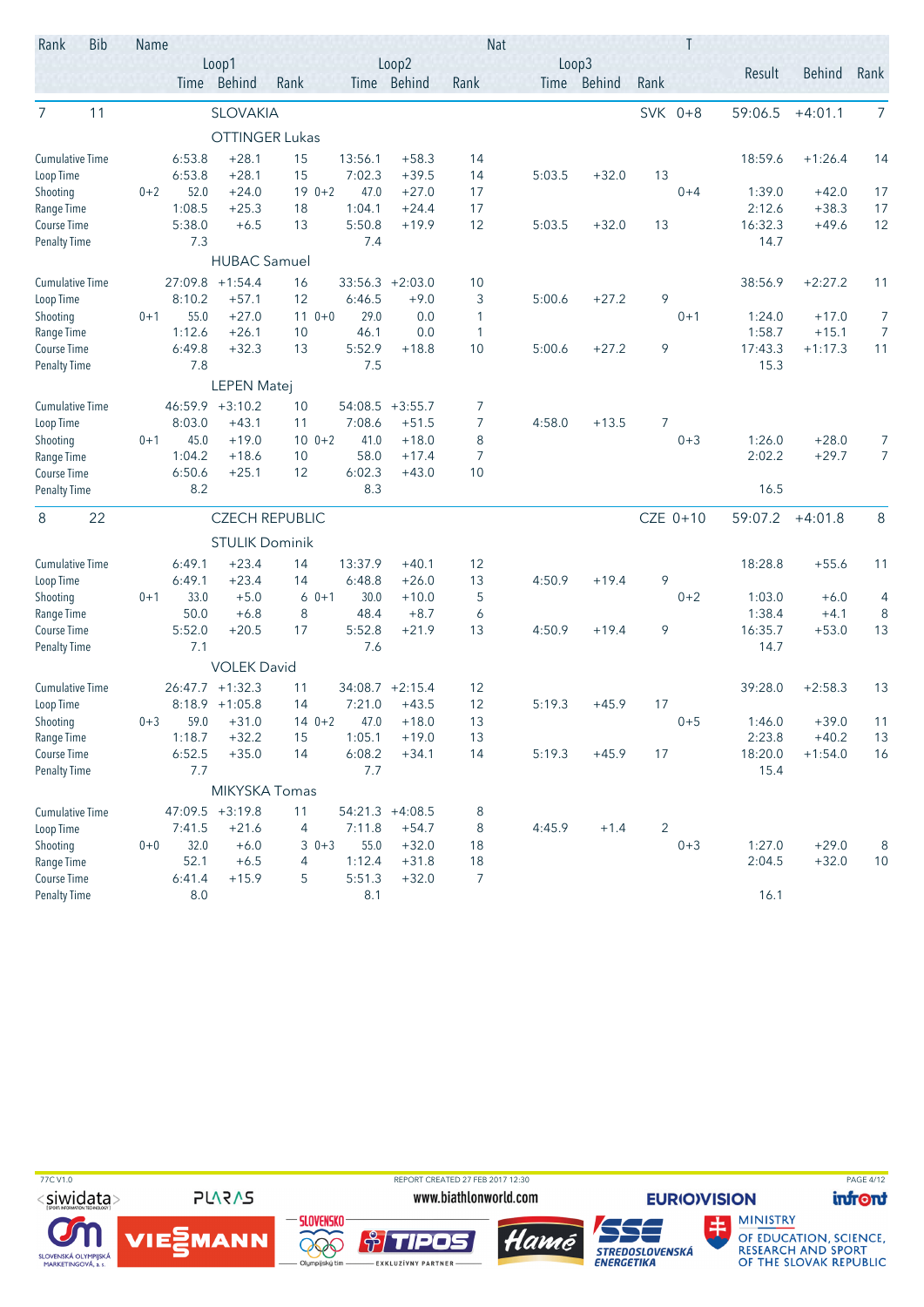| Rank                   | <b>Bib</b> | Name    |         |                   |                             |         |                   | <b>Nat</b>     |        |             |            |         |         |               |      |
|------------------------|------------|---------|---------|-------------------|-----------------------------|---------|-------------------|----------------|--------|-------------|------------|---------|---------|---------------|------|
|                        |            |         |         | Loop1             |                             |         | Loop2             |                | Loop3  |             |            |         | Result  | <b>Behind</b> | Rank |
|                        |            |         |         | Time Behind       | Rank                        |         | Time Behind       | Rank           |        | Time Behind | Rank       |         |         |               |      |
| 9                      | 21         |         |         | <b>AUSTRIA</b>    |                             |         |                   |                |        |             | <b>AUT</b> | $1 + 5$ | 59:49.7 | $+4:44.3$     | 9    |
|                        |            |         |         |                   | <b>UNTERWEGER Dominic</b>   |         |                   |                |        |             |            |         |         |               |      |
| <b>Cumulative Time</b> |            |         | 6:37.1  | $+11.4$           | 10                          | 13:11.2 | $+13.4$           | 8              |        |             |            |         | 18:14.8 | $+41.6$       | 10   |
| Loop Time              |            |         | 6:37.1  | $+11.4$           | 10                          | 6:34.1  | $+11.3$           | 5              | 5:03.6 | $+32.1$     | 14         |         |         |               |      |
| Shooting               |            | $0 + 0$ | 33.0    | $+5.0$            | $0 + 0$<br>6                | 29.0    | $+9.0$            | 4              |        |             |            | $0 + 0$ | 1:02.0  | $+5.0$        | 3    |
| Range Time             |            |         | 50.9    | $+7.7$            | 9                           | 47.3    | $+7.6$            | $\overline{4}$ |        |             |            |         | 1:38.2  | $+3.9$        | 6    |
| Course Time            |            |         | 5:38.9  | $+7.4$            | 14                          | 5:38.8  | $+7.9$            | 9              | 5:03.6 | $+32.1$     | 14         |         | 16:21.3 | $+38.6$       | 10   |
| <b>Penalty Time</b>    |            |         | 7.3     |                   |                             | 8.0     |                   |                |        |             |            |         | 15.3    |               |      |
|                        |            |         |         |                   | <b>HECHENBERGER Andreas</b> |         |                   |                |        |             |            |         |         |               |      |
| <b>Cumulative Time</b> |            |         | 26:23.5 | $+1:08.1$         | 7                           |         | $33:28.4 +1:35.1$ | 7              |        |             |            |         | 38:29.9 | $+2:00.2$     | 7    |
| Loop Time              |            |         | 8:08.7  | $+55.6$           | 9                           | 7:04.9  | $+27.4$           | 7              | 5:01.5 | $+28.1$     | 11         |         |         |               |      |
| Shooting               |            | $0 + 1$ | 42.0    | $+14.0$           | $70+0$                      | 32.0    | $+3.0$            | 4              |        |             |            | $0 + 1$ | 1:14.0  | $+7.0$        | 3    |
| Range Time             |            |         | 1:01.1  | $+14.6$           | 7                           | 51.1    | $+5.0$            | 4              |        |             |            |         | 1:52.2  | $+8.6$        | 3    |
| Course Time            |            |         | 6:59.1  | $+41.6$           | 16                          | 6:05.4  | $+31.3$           | 13             | 5:01.5 | $+28.1$     | 11         |         | 18:06.0 | $+1:40.0$     | 13   |
| <b>Penalty Time</b>    |            |         | 8.5     |                   |                             | 8.4     |                   |                |        |             |            |         | 16.9    |               |      |
|                        |            |         |         |                   | <b>OBERHAUSER Magnus</b>    |         |                   |                |        |             |            |         |         |               |      |
| <b>Cumulative Time</b> |            |         | 46:27.7 | $+2:38.0$         | 6                           | 54:31.6 | $+4:18.8$         | 9              |        |             |            |         |         |               |      |
| Loop Time              |            |         | 7:57.8  | $+37.9$           | 10                          |         | $8:03.9$ +1:46.8  | 19             | 5:18.1 | $+33.6$     | 15         |         |         |               |      |
| Shooting               |            | $0 + 1$ | 42.0    | $+16.0$           | $9 + 3$                     | 1:03.0  | $+40.0$           | 21             |        |             |            | $1 + 4$ | 1:45.0  | $+47.0$       | 13   |
| Range Time             |            |         | 1:00.5  | $+14.9$           | 8                           | 1:20.2  | $+39.6$           | 22             |        |             |            |         | 2:20.7  | $+48.2$       | 13   |
| <b>Course Time</b>     |            |         | 6:49.5  | $+24.0$           | 11                          | 6:12.9  | $+53.6$           | 15             |        |             |            |         |         |               |      |
| <b>Penalty Time</b>    |            |         | 7.8     |                   |                             | 30.8    |                   |                |        |             |            |         | 38.6    |               |      |
| 10                     | 9          |         |         | <b>ROMANIA</b>    |                             |         |                   |                |        |             | <b>ROU</b> | $1 + 8$ | 59:51.2 | $+4:45.8$     | 10   |
|                        |            |         |         |                   | <b>MUNTEANU Daniel</b>      |         |                   |                |        |             |            |         |         |               |      |
| <b>Cumulative Time</b> |            |         | 6:45.7  | $+20.0$           | 12                          |         | $14:01.4 +1:03.6$ | 16             |        |             |            |         | 19:05.8 | $+1:32.6$     | 15   |
| Loop Time              |            |         | 6:45.7  | $+20.0$           | 12                          | 7:15.7  | $+52.9$           | 18             | 5:04.4 | $+32.9$     | 15         |         |         |               |      |
| Shooting               |            | $0 + 0$ | 35.0    | $+7.0$            | $110+3$                     | 54.0    | $+34.0$           | 20             |        |             |            | $0 + 3$ | 1:29.0  | $+32.0$       | 16   |
| Range Time             |            |         | 49.5    | $+6.3$            | 7                           | 1:12.0  | $+32.3$           | 20             |        |             |            |         | 2:01.5  | $+27.2$       | 16   |
| <b>Course Time</b>     |            |         | 5:48.8  | $+17.3$           | 16                          | 5:56.7  | $+25.8$           | 17             | 5:04.4 | $+32.9$     | 15         |         | 16:49.9 | $+1:07.2$     | 15   |
| <b>Penalty Time</b>    |            |         | 7.4     |                   |                             | 7.0     |                   |                |        |             |            |         | 14.4    |               |      |
|                        |            |         |         |                   | <b>BUTA Florin-Catalin</b>  |         |                   |                |        |             |            |         |         |               |      |
| <b>Cumulative Time</b> |            |         |         | $26:46.6$ +1:31.2 | 10                          |         | $33:49.9 +1:56.6$ | 8              |        |             |            |         | 38:53.0 | $+2:23.3$     | 10   |
| Loop Time              |            |         | 7:40.8  | $+27.7$           | 5                           | 7:03.3  | $+25.8$           | 6              | 5:03.1 | $+29.7$     | 12         |         |         |               |      |
| Shooting               |            | $0 + 0$ | 34.0    | $+6.0$            | $30+2$                      | 45.0    | $+16.0$           | 11             |        |             |            | $0 + 2$ | 1:19.0  | $+12.0$       | 5    |
| Range Time             |            |         | 50.2    | $+3.7$            | $\overline{2}$              | 1:03.0  | $+16.9$           | 11             |        |             |            |         | 1:53.2  | $+9.6$        | 4    |
| Course Time            |            |         | 6:42.9  | $+25.4$           | 9                           | 5:52.5  | $+18.4$           | 8              | 5:03.1 | $+29.7$     | 12         |         | 17:38.5 | $+1:12.5$     | 10   |
| <b>Penalty Time</b>    |            |         | 7.7     |                   |                             | 7.8     |                   |                |        |             |            |         | 15.5    |               |      |
|                        |            |         |         |                   | <b>COLTEA George Marian</b> |         |                   |                |        |             |            |         |         |               |      |
| <b>Cumulative Time</b> |            |         |         | $46:42.2 +2:52.5$ | 9                           |         | 54:33.7 +4:20.9   | 10             |        |             |            |         |         |               |      |
| Loop Time              |            |         | 7:49.2  | $+29.3$           | 6                           |         | $7:51.5 +1:34.4$  | 16             | 5:17.5 | $+33.0$     | 14         |         |         |               |      |
| Shooting               |            | $0+0$   | 31.0    | $+5.0$            | $2 + 3$                     | 57.0    | $+34.0$           | 19             |        |             |            | $1 + 3$ | 1:28.0  | $+30.0$       | 9    |
| Range Time             |            |         | 48.7    | $+3.1$            | 2                           | 1:14.1  | $+33.5$           | 20             |        |             |            |         | 2:02.8  | $+30.3$       | 8    |
| Course Time            |            |         | 6:53.0  | $+27.5$           | 13                          | 6:08.1  | $+48.8$           | 13             |        |             |            |         |         |               |      |
| <b>Penalty Time</b>    |            |         | 7.5     |                   |                             | 29.3    |                   |                |        |             |            |         | 36.8    |               |      |

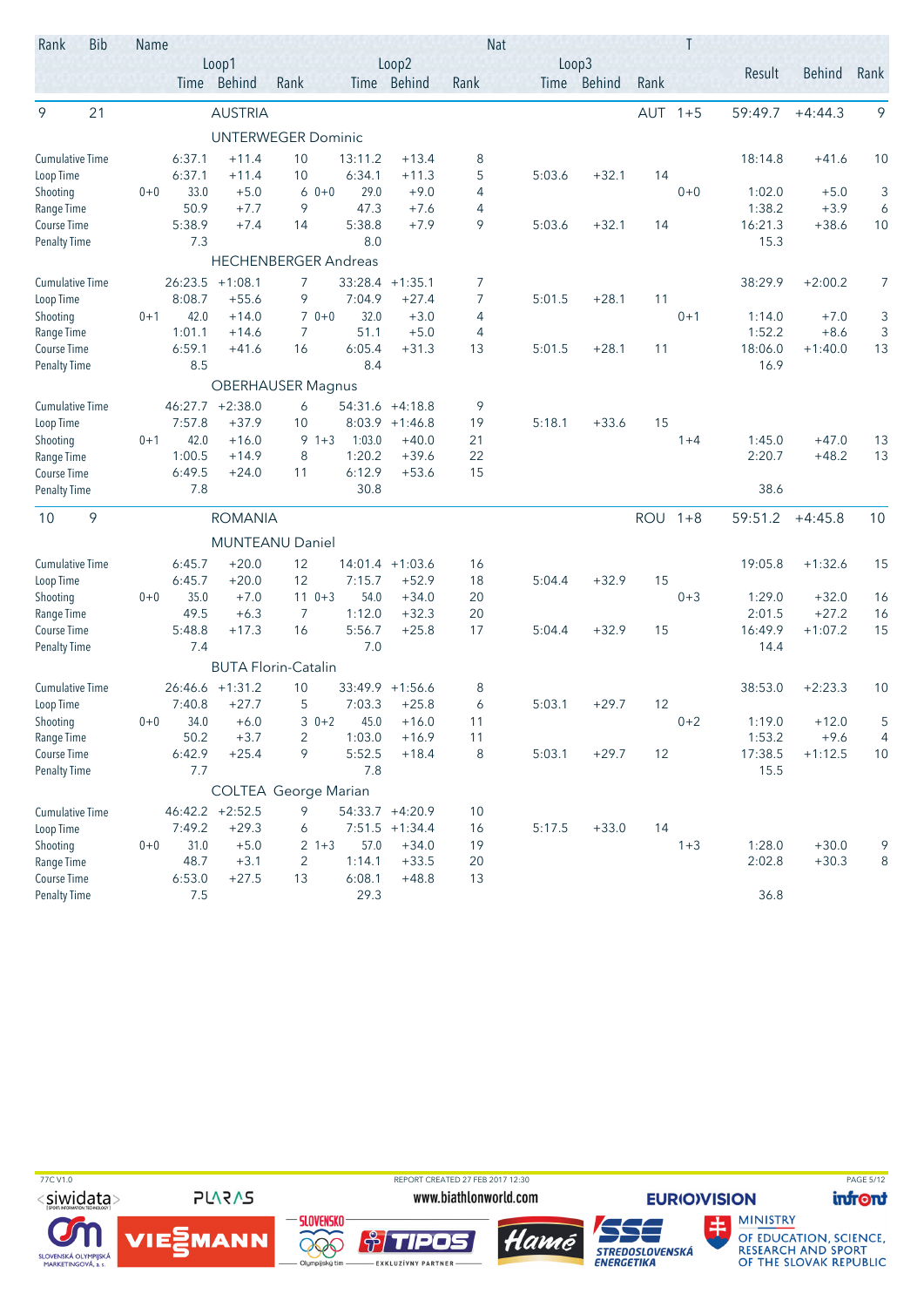| Rank                               | <b>Bib</b> | Name    |               |                              |                         |                   |                      |              | <b>Nat</b> |                      |            | T       |                 |           |                |
|------------------------------------|------------|---------|---------------|------------------------------|-------------------------|-------------------|----------------------|--------------|------------|----------------------|------------|---------|-----------------|-----------|----------------|
|                                    |            |         |               | Loop1<br>Time Behind         | Rank                    |                   | Loop2<br>Time Behind | Rank         |            | Loop3<br>Time Behind | Rank       |         | Result          | Behind    | Rank           |
| 11                                 | 12         |         |               | <b>SLOVENIA</b>              |                         |                   |                      |              |            |                      | <b>SLO</b> | $3 + 9$ | 1:00:02.7       | $+4:57.3$ | 11             |
|                                    |            |         |               | PLANKO Lovro                 |                         |                   |                      |              |            |                      |            |         |                 |           |                |
| <b>Cumulative Time</b>             |            |         |               | $7:31.0 +1:05.3$             | 20                      |                   | $14:34.5 +1:36.7$    | 18           |            |                      |            |         | 19:33.4         | $+2:00.2$ | 17             |
| Loop Time                          |            |         | 7:31.0        | $+1:05.3$                    | 20                      | 7:03.5            | $+40.7$              | 16           | 4:58.9     | $+27.4$              | 12         |         |                 |           |                |
| Shooting                           |            | $1 + 3$ | 1:06.0        | $+38.0$                      | $220+1$                 | 44.0              | $+24.0$              | 15           |            |                      |            | $1 + 4$ | 1:50.0          | $+53.0$   | 20             |
| Range Time                         |            |         | 1:24.4        | $+41.2$                      | 22                      | 1:02.4            | $+22.7$              | 16           |            |                      |            |         | 2:26.8          | $+52.5$   | 20             |
| Course Time                        |            |         | 5:37.3        | $+5.8$                       | 11                      | 5:54.4            | $+23.5$              | 15           | 4:58.9     | $+27.4$              | 12         |         | 16:30.6         | $+47.9$   | 11             |
| <b>Penalty Time</b>                |            |         | 29.3          | <b>CISAR Alex</b>            |                         | 6.7               |                      |              |            |                      |            |         | 36.0            |           |                |
|                                    |            |         |               |                              |                         |                   |                      |              |            |                      |            |         |                 |           |                |
| <b>Cumulative Time</b>             |            |         | 7:35.9        | $27:09.3 +1:53.9$<br>$+22.8$ | 15                      | 34:01.3<br>6:52.0 | $+2:08.0$            | 11           | 4:38.8     | $+5.4$               | 3          |         | 38:40.1         | $+2:10.4$ | 8              |
| Loop Time<br>Shooting              |            | $0 + 0$ | 37.0          | $+9.0$                       | 4<br>$40+1$             | 41.0              | $+14.5$<br>$+12.0$   | 4<br>8       |            |                      |            | $0 + 1$ | 1:18.0          | $+11.0$   | 4              |
| Range Time                         |            |         | 55.1          | $+8.6$                       | 4                       | 59.6              | $+13.5$              | 8            |            |                      |            |         | 1:54.7          | $+11.1$   | $\mathsf S$    |
| Course Time                        |            |         | 6:32.9        | $+15.4$                      | 5                       | 5:44.6            | $+10.5$              | 4            | 4:38.8     | $+5.4$               | 3          |         | 16:56.3         | $+30.3$   | 4              |
| <b>Penalty Time</b>                |            |         | 7.9           |                              |                         | 7.8               |                      |              |            |                      |            |         | 15.7            |           |                |
|                                    |            |         |               | <b>NAGLIC Luka</b>           |                         |                   |                      |              |            |                      |            |         |                 |           |                |
| <b>Cumulative Time</b>             |            |         | 46:32.9       | $+2:43.2$                    | 8                       | 54:42.9           | $+4:30.1$            | 11           |            |                      |            |         |                 |           |                |
| Loop Time                          |            |         | 7:52.8        | $+32.9$                      | 8                       |                   | $8:10.0 +1:52.9$     | 20           | 5:19.8     | $+35.3$              | 17         |         |                 |           |                |
| Shooting                           |            | $0 + 1$ | 37.0          | $+11.0$                      | $62+3$                  | 53.0              | $+30.0$              | 17           |            |                      |            | $2 + 4$ | 1:30.0          | $+32.0$   | 10             |
| Range Time                         |            |         | 55.2          | $+9.6$                       | $\overline{7}$          | 1:08.9            | $+28.3$              | 14           |            |                      |            |         | 2:04.1          | $+31.6$   | 9              |
| Course Time                        |            |         | 6:49.3        | $+23.8$                      | 10                      | 6:06.7            | $+47.4$              | 12           |            |                      |            |         |                 |           |                |
| <b>Penalty Time</b>                |            |         | 8.3           |                              |                         | 54.4              |                      |              |            |                      |            |         | 1:02.7          |           |                |
| 12                                 | 14         |         |               | <b>BULGARIA</b>              |                         |                   |                      |              |            |                      | BUL 2+7    |         | 1:00:49.8       | $+5:44.4$ | 12             |
|                                    |            |         |               |                              | STOYANOV Kristiyan      |                   |                      |              |            |                      |            |         |                 |           |                |
| <b>Cumulative Time</b>             |            |         | 6:26.1        | $+0.4$                       | 2                       | 13:04.7           | $+6.9$               | 4            |            |                      |            |         | 17:36.2         | $+3.0$    | $\overline{2}$ |
| Loop Time                          |            |         | 6:26.1        | $+0.4$                       | 2                       | 6:38.6            | $+15.8$              | 7            | 4:31.5     | 0.0                  | 1          |         |                 |           |                |
| Shooting                           |            | $0 + 0$ | 28.0          | 0.0                          | $\mathbf{1}$<br>$0 + 1$ | 35.0              | $+15.0$              | 8            |            |                      |            | $0 + 1$ | 1:03.0          | $+6.0$    | 4              |
| Range Time                         |            |         | 43.2          | 0.0                          | 1                       | 52.5              | $+12.8$              | 11           |            |                      |            |         | 1:35.7          | $+1.4$    | 3              |
| Course Time<br><b>Penalty Time</b> |            |         | 5:36.0<br>6.9 | $+4.5$                       | 9                       | 5:38.1<br>8.0     | $+7.2$               | 8            | 4:31.5     | 0.0                  | 1          |         | 15:45.6<br>14.9 | $+2.9$    | $\overline{2}$ |
|                                    |            |         |               | <b>VELCHEV Petar</b>         |                         |                   |                      |              |            |                      |            |         |                 |           |                |
| <b>Cumulative Time</b>             |            |         | 25:45.9       | $+30.5$                      |                         | 32:52.4           | $+59.1$              |              |            |                      |            |         | 38:06.7         |           |                |
| Loop Time                          |            |         | 8:09.7        | $+56.6$                      | 5<br>11                 | 7:06.5            | $+29.0$              | 4<br>8       | 5:14.3     | $+40.9$              | 16         |         |                 | $+1:37.0$ | 6              |
| Shooting                           |            | $0 + 1$ | 50.0          | $+22.0$                      | $80+0$                  | 31.0              | $+2.0$               | 3            |            |                      |            | $0 + 1$ | 1:21.0          | $+14.0$   | 6              |
| Range Time                         |            |         | 1:07.3        | $+20.8$                      | 8                       | 49.2              | $+3.1$               | $\mathbf{2}$ |            |                      |            |         | 1:56.5          | $+12.9$   | 6              |
| Course Time                        |            |         | 6:53.8        | $+36.3$                      | 15                      | 6:09.3            | $+35.2$              | 15           | 5:14.3     | $+40.9$              | 16         |         | 18:17.4         | $+1:51.4$ | 15             |
| <b>Penalty Time</b>                |            |         | 8.6           |                              |                         | 8.0               |                      |              |            |                      |            |         | 16.6            |           |                |
|                                    |            |         |               |                              | YAVRIYSKI Borislav      |                   |                      |              |            |                      |            |         |                 |           |                |
| <b>Cumulative Time</b>             |            |         |               | $47:46.1 + 3:56.4$           | 13                      |                   | $55:30.8$ +5:18.0    | 12           |            |                      |            |         |                 |           |                |
| Loop Time                          |            |         |               | $9:39.4 +2:19.5$             | 20                      |                   | 7:44.7 +1:27.6       | 14           | 5:19.0     | $+34.5$              | 16         |         |                 |           |                |
| Shooting                           |            | $2 + 3$ | 1:17.0        | $+51.0$                      | $180+2$                 | 51.0              | $+28.0$              | 14           |            |                      |            | $2 + 5$ | 2:08.0          | $+1:10.0$ | 19             |
| Range Time                         |            |         | 1:38.2        | $+52.6$                      | 20                      | 1:10.2            | $+29.6$              | 15           |            |                      |            |         | 2:48.4          | $+1:15.9$ | 21             |
| Course Time                        |            |         | 7:02.1        | $+36.6$                      | 15                      |                   | $6:26.2 +1:06.9$     | 18           |            |                      |            |         |                 |           |                |
| <b>Penalty Time</b>                |            |         | 59.1          |                              |                         | 8.3               |                      |              |            |                      |            |         | 1:07.4          |           |                |

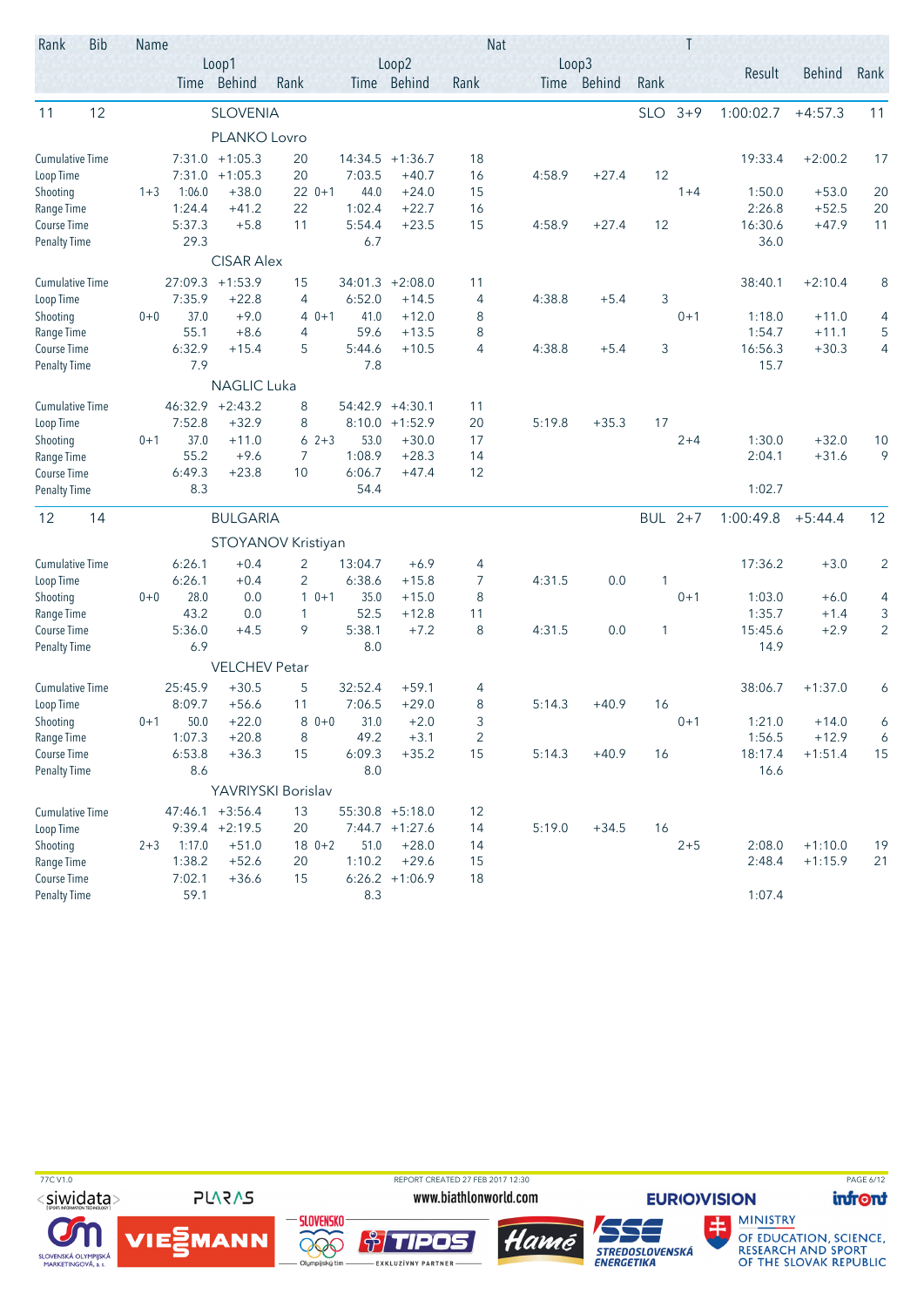| Rank                      | <b>Bib</b> | Name    |                |                      |                      |        |                  |                             |          | <b>Nat</b> |                      |           | Τ        |                   |                      |                |
|---------------------------|------------|---------|----------------|----------------------|----------------------|--------|------------------|-----------------------------|----------|------------|----------------------|-----------|----------|-------------------|----------------------|----------------|
|                           |            |         |                | Loop1<br>Time Behind | Rank                 |        |                  | Loop2<br>Time Behind        | Rank     |            | Loop3<br>Time Behind | Rank      |          | Result            | Behind               | Rank           |
| 13                        | 13         |         |                | <b>POLAND</b>        |                      |        |                  |                             |          |            |                      |           | POL 3+14 | 1:01:05.3         | $+5:59.9$            | 13             |
|                           |            |         |                | PANCERZ Przemyslaw   |                      |        |                  |                             |          |            |                      |           |          |                   |                      |                |
| <b>Cumulative Time</b>    |            |         | 6:35.2         | $+9.5$               | 9                    |        | 13:09.0          | $+11.2$                     | 6        |            |                      |           |          | 17:55.7           | $+22.5$              | 4              |
| Loop Time                 |            |         | 6:35.2         | $+9.5$               | 9                    |        | 6:33.8           | $+11.0$                     | 4        | 4:46.7     | $+15.2$              | 6         |          |                   |                      |                |
| Shooting                  |            | $0 + 1$ | 38.0           | $+10.0$              | $140+1$              |        | 36.0             | $+16.0$                     | 10       |            |                      |           | $0 + 2$  | 1:14.0            | $+17.0$              | 11             |
| Range Time<br>Course Time |            |         | 52.5<br>5:35.1 | $+9.3$<br>$+3.6$     | 10<br>$\overline{7}$ |        | 52.1<br>5:33.9   | $+12.4$<br>$+3.0$           | 10<br>3  | 4:46.7     | $+15.2$              | 6         |          | 1:44.6<br>15:55.7 | $+10.3$<br>$+13.0$   | 11<br>6        |
| <b>Penalty Time</b>       |            |         | 7.6            |                      |                      |        | 7.8              |                             |          |            |                      |           |          | 15.4              |                      |                |
|                           |            |         |                | SKORUSA Wojciech     |                      |        |                  |                             |          |            |                      |           |          |                   |                      |                |
| <b>Cumulative Time</b>    |            |         |                | $26:23.7 +1:08.3$    | 8                    |        |                  | $34:13.3 +2:20.0$           | 13       |            |                      |           |          | 39:21.7           | $+2:52.0$            | 12             |
| Loop Time                 |            |         | 8:28.0         | $+1:14.9$            | 16                   |        |                  | $7:49.6 +1:12.1$            | 17       | 5:08.4     | $+35.0$              | 13        |          |                   |                      |                |
| Shooting                  |            | $0 + 3$ | 1:35.0         | $+1:07.0$            | $23 + 3$             |        | 1:14.0           | $+45.0$                     | 22       |            |                      |           | $1 + 6$  | 2:49.0            | $+1:42.0$            | 22             |
| Range Time                |            |         | 1:54.1         | $+1:07.6$            | 23                   |        | 1:31.8           | $+45.7$                     | 22       |            |                      |           |          | 3:25.9            | $+1:42.3$            | 22             |
| Course Time               |            |         | 6:25.8         | $+8.3$               | 4                    |        | 5:48.3           | $+14.2$                     | 6        | 5:08.4     | $+35.0$              | 13        |          | 17:22.5           | $+56.5$              | $\overline{7}$ |
| <b>Penalty Time</b>       |            |         | 8.1            | FILIP Wojciech       |                      |        | 29.5             |                             |          |            |                      |           |          | 37.6              |                      |                |
| <b>Cumulative Time</b>    |            |         | 47:33.9        | $+3:44.2$            | 12                   |        |                  | 55:48.2 +5:35.4             | 13       |            |                      |           |          |                   |                      |                |
| Loop Time                 |            |         | 8:12.2         | $+52.3$              | 12                   |        |                  | $8:14.3 +1:57.2$            | 21       | 5:17.1     | $+32.6$              | 13        |          |                   |                      |                |
| Shooting                  |            | $0 + 3$ | 55.0           | $+29.0$              | $142+3$              |        | 57.0             | $+34.0$                     | 19       |            |                      |           | $2 + 6$  | 1:52.0            | $+54.0$              | 16             |
| Range Time                |            |         | 1:16.1         | $+30.5$              | 14                   |        | 1:12.5           | $+31.9$                     | 19       |            |                      |           |          | 2:28.6            | $+56.1$              | 16             |
| Course Time               |            |         | 6:48.1         | $+22.6$              | 9                    |        | 6:00.0           | $+40.7$                     | 9        |            |                      |           |          |                   |                      |                |
| <b>Penalty Time</b>       |            |         | 8.0            |                      |                      |        | 1:01.8           |                             |          |            |                      |           |          | 1:09.8            |                      |                |
| 14                        | 17         |         |                | <b>ESTONIA</b>       |                      |        |                  |                             |          |            |                      | EST $2+9$ |          | 1:01:25.7         | $+6:20.3$            | 14             |
|                           |            |         |                | <b>AOLAID Marten</b> |                      |        |                  |                             |          |            |                      |           |          |                   |                      |                |
| <b>Cumulative Time</b>    |            |         | 6:41.3         | $+15.6$              | 11                   |        |                  | 13:58.9 +1:01.1             | 15       |            |                      |           |          | 19:27.0           | $+1:53.8$            | 16             |
| Loop Time                 |            |         | 6:41.3         | $+15.6$              | 11                   |        | 7:17.6           | $+54.8$                     | 19       | 5:28.1     | $+56.6$              | 20        |          |                   |                      |                |
| Shooting                  |            | $0 + 0$ | 33.0           | $+5.0$               |                      | $60+1$ | 44.0             | $+24.0$                     | 15       |            |                      |           | $0 + 1$  | 1:17.0            | $+20.0$              | 13             |
| Range Time<br>Course Time |            |         | 54.4<br>5:39.8 | $+11.2$<br>$+8.3$    | 14<br>15             |        | 1:01.2<br>6:08.6 | $+21.5$<br>$+37.7$          | 15<br>20 | 5:28.1     | $+56.6$              | 20        |          | 1:55.6<br>17:16.5 | $+21.3$<br>$+1:33.8$ | 13<br>19       |
| <b>Penalty Time</b>       |            |         | 7.1            |                      |                      |        | 7.8              |                             |          |            |                      |           |          | 14.9              |                      |                |
|                           |            |         |                | <b>SIIMER Kristo</b> |                      |        |                  |                             |          |            |                      |           |          |                   |                      |                |
| <b>Cumulative Time</b>    |            |         | 27:12.2        | $+1:56.8$            | 17                   |        | 35:16.1          | $+3:22.8$                   | 16       |            |                      |           |          | 40:17.2           | $+3:47.5$            | 15             |
| Loop Time                 |            |         | 7:45.2         | $+32.1$              | 7                    |        |                  | $8:03.9$ +1:26.4            | 21       | 5:01.1     | $+27.7$              | 10        |          |                   |                      |                |
| Shooting                  |            | $0 + 1$ | 39.0           | $+11.0$              |                      | $52+3$ | 1:09.0           | $+40.0$                     | 20       |            |                      |           | $2 + 4$  | 1:48.0            | $+41.0$              | 13             |
| Range Time                |            |         | 56.6           | $+10.1$              | 5                    |        | 1:24.3           | $+38.2$                     | 20       |            |                      |           |          | 2:20.9            | $+37.3$              | 11             |
| Course Time               |            |         | 6:41.0         | $+23.5$              | 8                    |        | 5:46.3           | $+12.2$                     | 5        | 5:01.1     | $+27.7$              | 10        |          | 17:28.4           | $+1:02.4$            | 8              |
| <b>Penalty Time</b>       |            |         | 7.6            |                      |                      |        | 53.3             |                             |          |            |                      |           |          | 1:00.9            |                      |                |
|                           |            |         |                | KOLL Jurgen          |                      |        |                  |                             |          |            |                      |           |          |                   |                      |                |
| <b>Cumulative Time</b>    |            |         |                | 48:32.1 +4:42.4      | 14                   |        |                  | $56:08.8$ +5:56.0           | 14       |            |                      |           |          |                   |                      |                |
| Loop Time<br>Shooting     |            |         | 8:14.9<br>45.0 | $+55.0$<br>$+19.0$   | 13<br>$100+3$        |        | 1:05.0           | $7:36.7 +1:19.6$<br>$+42.0$ | 13<br>22 | 5:16.9     | $+32.4$              | 12        | $0 + 4$  | 1:50.0            | $+52.0$              |                |
| Range Time                |            | $0 + 1$ | 1:04.4         | $+18.8$              | 11                   |        | 1:19.2           | $+38.6$                     | 21       |            |                      |           |          | 2:23.6            | $+51.1$              | 15<br>14       |
| Course Time               |            |         | 7:02.8         | $+37.3$              | 16                   |        | 6:09.8           | $+50.5$                     | 14       |            |                      |           |          |                   |                      |                |
| <b>Penalty Time</b>       |            |         | 7.7            |                      |                      |        | 7.7              |                             |          |            |                      |           |          | 15.4              |                      |                |

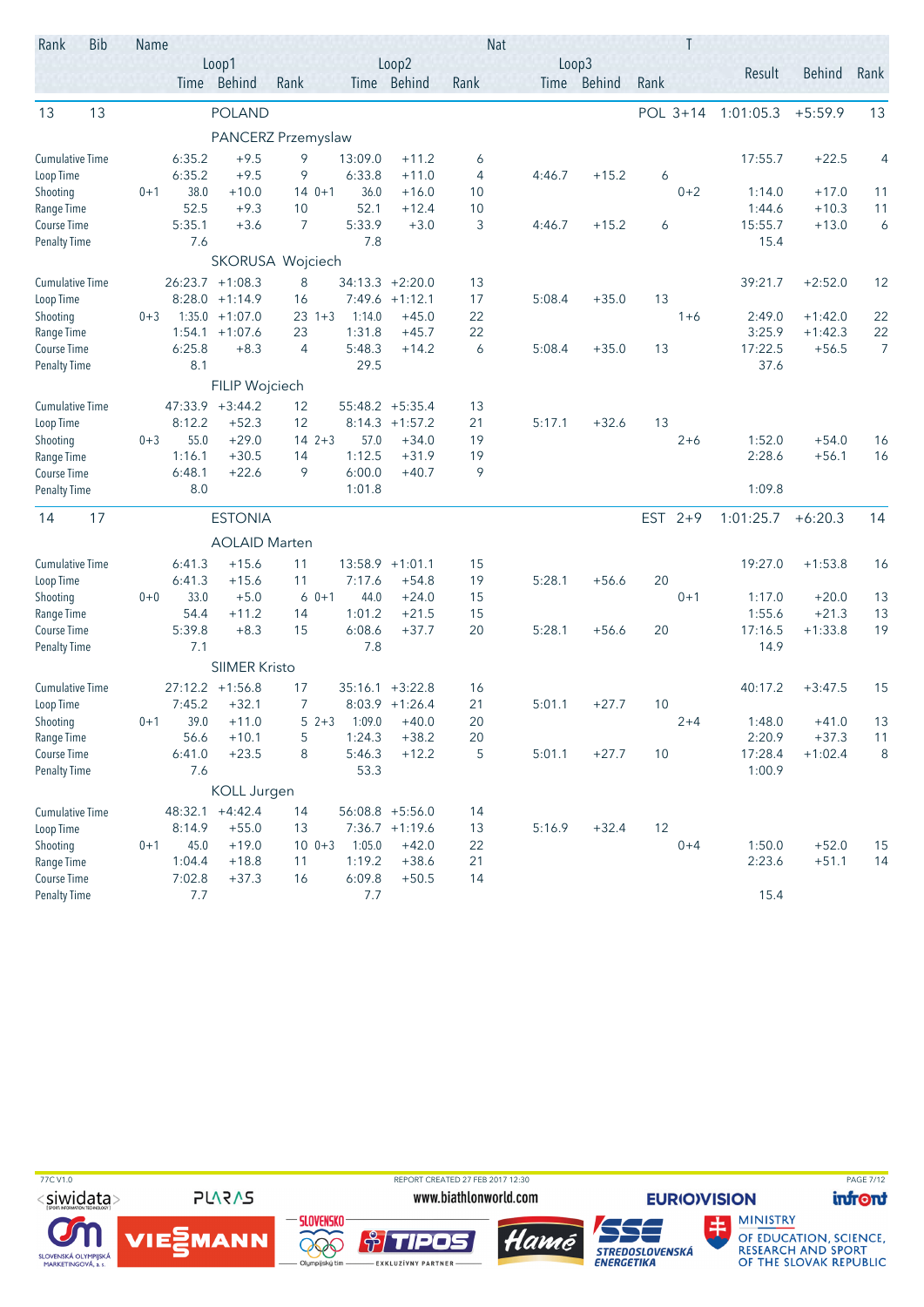| Rank                                | <b>Bib</b> | Name    |                |                                 |                        |               |                              |          | <b>Nat</b> |                      |          |         |                 |               |                |
|-------------------------------------|------------|---------|----------------|---------------------------------|------------------------|---------------|------------------------------|----------|------------|----------------------|----------|---------|-----------------|---------------|----------------|
|                                     |            |         |                | Loop1<br>Time Behind            | Rank                   |               | Loop2<br>Time Behind         | Rank     |            | Loop3<br>Time Behind | Rank     |         | Result          | <b>Behind</b> | Rank           |
|                                     |            |         |                |                                 |                        |               |                              |          |            |                      |          |         |                 |               |                |
| 15                                  | 5          |         |                | CANADA                          |                        |               |                              |          |            |                      | CAN 3+12 |         | 1:01:49.2       | $+6:43.8$     | 15             |
|                                     |            |         |                |                                 | <b>HULSMAN Thomas</b>  |               |                              |          |            |                      |          |         |                 |               |                |
| <b>Cumulative Time</b>              |            |         | 7:05.6         | $+39.9$                         | 16                     | 14:17.1       | $+1:19.3$                    | 17       |            |                      |          |         | 19:51.8         | $+2:18.6$     | 18             |
| Loop Time                           |            |         | 7:05.6         | $+39.9$                         | 16                     | 7:11.5        | $+48.7$                      | 17       | 5:34.7     | $+1:03.2$            | 23       |         |                 |               |                |
| Shooting                            |            | $0 + 1$ | 33.0           | $+5.0$                          | $60+0$                 | 26.0          | $+6.0$                       | 3        |            |                      |          | $0 + 1$ | 59.0            | $+2.0$        | 2              |
| Range Time                          |            |         | 53.3           | $+10.1$                         | 12                     | 45.0          | $+5.3$                       | 3        |            |                      |          |         | 1:38.3          | $+4.0$        | $\overline{7}$ |
| Course Time<br><b>Penalty Time</b>  |            |         | 6:03.6<br>8.7  | $+32.1$                         | 20                     | 6:19.3<br>7.2 | $+48.4$                      | 23       | 5:34.7     | $+1:03.2$            | 23       |         | 17:57.6<br>15.9 | $+2:14.9$     | 21             |
|                                     |            |         |                |                                 | <b>RUNNALLS Adam</b>   |               |                              |          |            |                      |          |         |                 |               |                |
| Cumulative Time                     |            |         |                | 28:22.6 +3:07.2                 | 18                     |               | $36:05.4 +4:12.1$            | 18       |            |                      |          |         | 41:05.6         | $+4:35.9$     | 17             |
| Loop Time                           |            |         | 8:30.8         | $+1:17.7$                       | 17                     |               | $7:42.8$ +1:05.3             | 15       | 5:00.2     | $+26.8$              | 8        |         |                 |               |                |
| Shooting                            |            | $1 + 3$ | 59.0           | $+31.0$                         | $14 + 3$               | 55.0          | $+26.0$                      | 19       |            |                      |          | $2 + 6$ | 1:54.0          | $+47.0$       | 15             |
| Range Time                          |            |         | 1:16.5         | $+30.0$                         | 14                     | 1:11.4        | $+25.3$                      | 16       |            |                      |          |         | 2:27.9          | $+44.3$       | 16             |
| Course Time                         |            |         | 6:43.2         | $+25.7$                         | 10                     | 6:00.2        | $+26.1$                      | 12       | 5:00.2     | $+26.8$              | 8        |         | 17:43.6         | $+1:17.6$     | 12             |
| <b>Penalty Time</b>                 |            |         | 31.1           |                                 |                        | 31.2          |                              |          |            |                      |          |         | 1:02.3          |               |                |
|                                     |            |         |                | <b>GRANDBOIS Leo</b>            |                        |               |                              |          |            |                      |          |         |                 |               |                |
| <b>Cumulative Time</b>              |            |         | 49:56.7        | $+6:07.0$                       | 17                     | 57:01.5       | $+6:48.7$                    | 16       |            |                      |          |         |                 |               |                |
| Loop Time                           |            |         | 8:51.1         | $+1:31.2$                       | 15                     | 7:04.8        | $+47.7$                      | 6        | 4:47.7     | $+3.2$               | 3        |         |                 |               |                |
| Shooting                            |            | $1 + 3$ | 1:20.0         | $+54.0$                         | $220+2$                | 48.0          | $+25.0$                      | 12       |            |                      |          | $1 + 5$ | 2:08.0          | $+1:10.0$     | 19             |
| Range Time                          |            |         | 1:39.3         | $+53.7$                         | 21                     | 1:05.8        | $+25.2$                      | 11       |            |                      |          |         | 2:45.1          | $+1:12.6$     | 19             |
| Course Time                         |            |         | 6:42.5<br>29.3 | $+17.0$                         | 6                      | 5:51.6<br>7.4 | $+32.3$                      | 8        |            |                      |          |         | 36.7            |               |                |
| <b>Penalty Time</b>                 |            |         |                |                                 |                        |               |                              |          |            |                      |          |         |                 |               |                |
| 16                                  | 23         |         |                | SWEDEN                          |                        |               |                              |          |            |                      | SWE 1+10 |         | 1:02:00.5       | $+6:55.1$     | 16             |
|                                     |            |         |                |                                 | <b>BEXELIUS Hampus</b> |               |                              |          |            |                      |          |         |                 |               |                |
| <b>Cumulative Time</b>              |            |         | 7:11.3         | $+45.6$                         | 18                     | 13:53.8       | $+56.0$                      | 13       |            |                      |          |         | 18:49.2         | $+1:16.0$     | 13             |
| Loop Time                           |            |         | 7:11.3         | $+45.6$                         | 18                     | 6:42.5        | $+19.7$                      | 10       | 4:55.4     | $+23.9$              | 10       |         |                 |               |                |
| Shooting                            |            | $0 + 2$ | 47.0           | $+19.0$                         | $160+1$                | 22.0          | $+2.0$                       | 2        |            |                      |          | $0 + 2$ | 1:09.0          | $+12.0$       | 9              |
| Range Time                          |            |         | 1:05.8         | $+22.6$                         | 17                     | 39.7          | 0.0                          | 1        |            |                      |          |         | 1:45.5          | $+11.2$       | 12             |
| Course Time                         |            |         | 5:58.5         | $+27.0$                         | 19                     | 5:56.1<br>6.7 | $+25.2$                      | 16       | 4:55.4     | $+23.9$              | 10       |         | 16:50.0<br>13.7 | $+1:07.3$     | 16             |
| <b>Penalty Time</b>                 |            |         | 7.0            | <b>BRANDT Victor</b>            |                        |               |                              |          |            |                      |          |         |                 |               |                |
|                                     |            |         |                |                                 |                        |               |                              |          |            |                      |          |         |                 |               |                |
| <b>Cumulative Time</b><br>Loop Time |            |         | 8:19.8         | $27:09.0 + 1:53.6$<br>$+1:06.7$ | 14<br>15               | 7:24.3        | $34:33.3 +2:40.0$<br>$+46.8$ | 14<br>13 | 5:29.0     | $+55.6$              | 19       |         | 40:02.3         | $+3:32.6$     | 14             |
| Shooting                            |            | $0 + 2$ | 52.0           | $+24.0$                         | $90+2$                 | 44.0          | $+15.0$                      | 10       |            |                      |          | $0 + 4$ | 1:36.0          | $+29.0$       | 9              |
| Range Time                          |            |         | 1:10.6         | $+24.1$                         | 9                      | 1:00.9        | $+14.8$                      | 10       |            |                      |          |         | 2:11.5          | $+27.9$       | 9              |
| Course Time                         |            |         | 7:01.2         | $+43.7$                         | 18                     | 6:15.2        | $+41.1$                      | 17       | 5:29.0     | $+55.6$              | 19       |         | 18:45.4         | $+2:19.4$     | 17             |
| <b>Penalty Time</b>                 |            |         | 8.0            |                                 |                        | 8.2           |                              |          |            |                      |          |         | 16.2            |               |                |
|                                     |            |         |                |                                 | SJOKVIST Henning       |               |                              |          |            |                      |          |         |                 |               |                |
| <b>Cumulative Time</b>              |            |         |                | $49:15.1 + 5:25.4$              | 15                     |               | 56:50.7 +6:37.9              | 15       |            |                      |          |         |                 |               |                |
| Loop Time                           |            |         |                | $9:12.8$ +1:52.9                | 18                     |               | $7:35.6$ +1:18.5             | 12       | 5:09.8     | $+25.3$              | 11       |         |                 |               |                |
| Shooting                            |            | $1 + 3$ | 1:17.0         | $+51.0$                         | $180+1$                | 43.0          | $+20.0$                      | 9        |            |                      |          | $1 + 4$ | 2:00.0          | $+1:02.0$     | 18             |
| Range Time                          |            |         | 1:36.4         | $+50.8$                         | 19                     | 1:02.6        | $+22.0$                      | 9        |            |                      |          |         | 2:39.0          | $+1:06.5$     | 18             |
| Course Time                         |            |         | 7:05.0         | $+39.5$                         | 17                     |               | $6:25.2 +1:05.9$             | 17       |            |                      |          |         |                 |               |                |
| <b>Penalty Time</b>                 |            |         | 31.4           |                                 |                        | 7.8           |                              |          |            |                      |          |         | 39.2            |               |                |

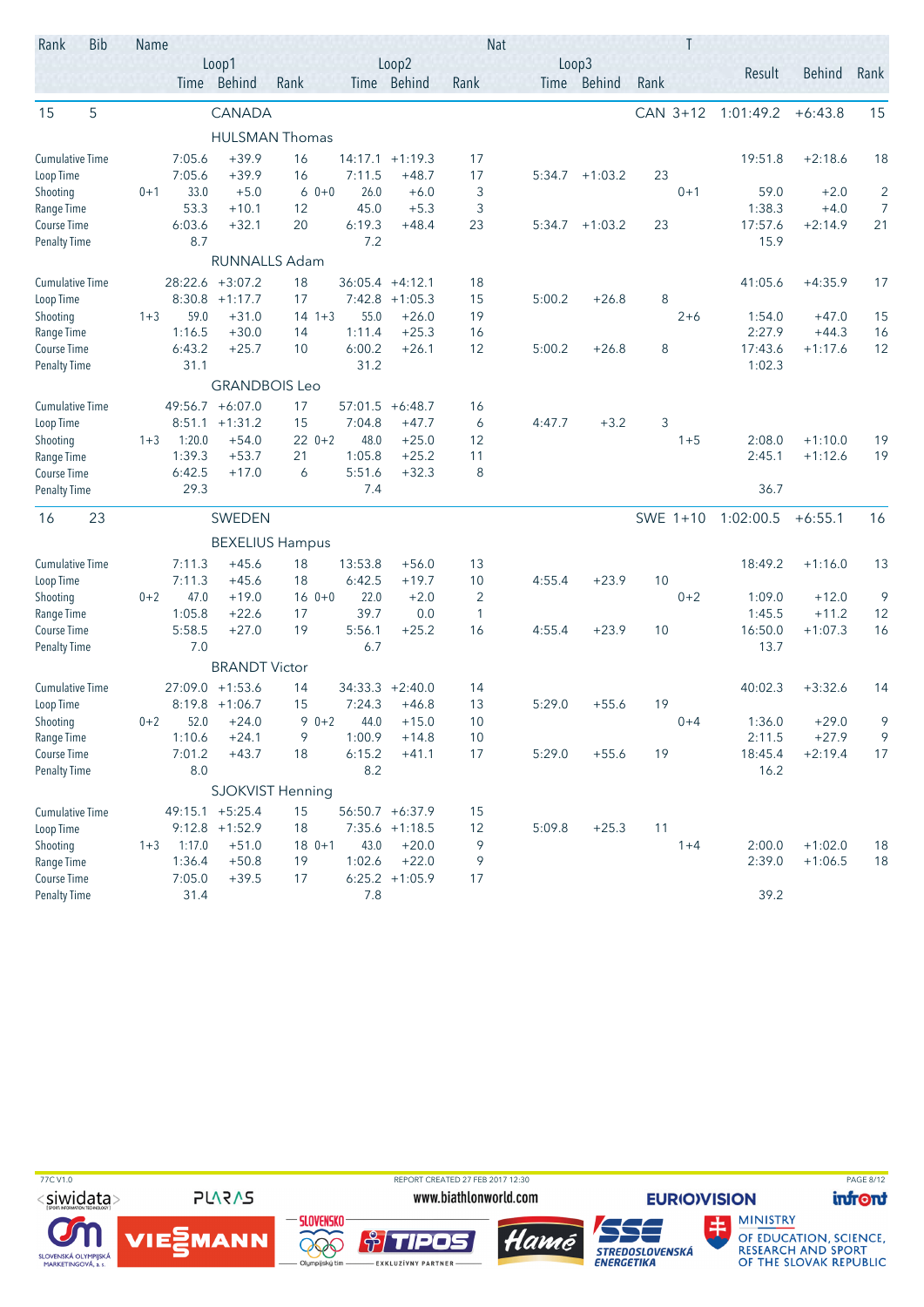| Rank                      | <b>Bib</b> | Name    |                  |                        |                   |               |                             |                | <b>Nat</b> |                  |      | Τ        |           |               |      |
|---------------------------|------------|---------|------------------|------------------------|-------------------|---------------|-----------------------------|----------------|------------|------------------|------|----------|-----------|---------------|------|
|                           |            |         |                  | Loop1                  |                   |               | Loop2                       |                |            | Loop3            |      |          | Result    | <b>Behind</b> | Rank |
|                           |            |         |                  | Time Behind            | Rank              |               | Time Behind                 | Rank           |            | Time Behind      | Rank |          |           |               |      |
| 17                        | 8          |         |                  | <b>KAZAKHSTAN</b>      |                   |               |                             |                |            |                  |      | KAZ 5+15 | 1:02:56.3 | $+7:50.9$     | 17   |
|                           |            |         |                  | <b>RODUNER Dionis</b>  |                   |               |                             |                |            |                  |      |          |           |               |      |
| <b>Cumulative Time</b>    |            |         |                  | $8:03.7 +1:38.0$       | 22                | 15:49.1       | $+2:51.3$                   | 20             |            |                  |      |          | 21:01.6   | $+3:28.4$     | 20   |
| Loop Time                 |            |         | 8:03.7           | $+1:38.0$              | 22                |               | $7:45.4 +1:22.6$            | 21             | 5:12.5     | $+41.0$          | 17   |          |           |               |      |
| Shooting                  |            | $3 + 3$ | 52.0             | $+24.0$                | $19 \t1+3$        | 51.0          | $+31.0$                     | 18             |            |                  |      | $4 + 6$  | 1:43.0    | $+46.0$       | 18   |
| Range Time                |            |         | 1:08.8           | $+25.6$                | 19                | 1:07.0        | $+27.3$                     | 18             |            |                  |      |          | 2:15.8    | $+41.5$       | 18   |
| <b>Course Time</b>        |            |         | 5:33.8           | $+2.3$                 | 5                 | 6:05.6        | $+34.7$                     | 19             | 5:12.5     | $+41.0$          | 17   |          | 16:51.9   | $+1:09.2$     | 17   |
| <b>Penalty Time</b>       |            |         | 1:21.1           |                        |                   | 32.8          |                             |                |            |                  |      |          | 1:53.9    |               |      |
|                           |            |         |                  | <b>DELDESH Dastan</b>  |                   |               |                             |                |            |                  |      |          |           |               |      |
| <b>Cumulative Time</b>    |            |         |                  | $29:10.9 + 3:55.5$     | 19                | 36:30.5       | $+4:37.2$                   | 19             |            |                  |      |          | 41:39.0   | $+5:09.3$     | 19   |
| Loop Time                 |            |         | 8:09.3           | $+56.2$                | 10                | 7:19.6        | $+42.1$                     | 11             | 5:08.5     | $+35.1$          | 14   |          |           |               |      |
| Shooting                  |            | $0 + 2$ | 55.0             | $+27.0$                | $11 \t 0+2$       | 41.0          | $+12.0$                     | 8              |            |                  |      | $0 + 4$  | 1:36.0    | $+29.0$       | 9    |
| Range Time                |            |         | 1:13.2           | $+26.7$                | 12                | 1:00.8        | $+14.7$                     | 9              |            |                  |      |          | 2:14.0    | $+30.4$       | 10   |
| Course Time               |            |         | 6:48.1           | $+30.6$                | 12                | 6:09.8        | $+35.7$                     | 16             | 5:08.5     | $+35.1$          | 14   |          | 18:06.4   | $+1:40.4$     | 14   |
| <b>Penalty Time</b>       |            |         | 8.0              |                        |                   | 9.0           |                             |                |            |                  |      |          | 17.0      |               |      |
|                           |            |         |                  |                        | KIREYEV Vladislav |               |                             |                |            |                  |      |          |           |               |      |
| <b>Cumulative Time</b>    |            |         | 50:35.5          | $+6:45.8$              | 18                | 57:50.0       | $+7:37.2$                   | 18             |            |                  |      |          |           |               |      |
| Loop Time                 |            |         | 8:56.5           | $+1:36.6$              | 16                | 7:14.5        | $+57.4$                     | 9              | 5:06.3     | $+21.8$          | 9    |          |           |               |      |
| Shooting                  |            | $1 + 3$ | 59.0             | $+33.0$                | $150+2$           | 40.0          | $+17.0$                     | 7              |            |                  |      | $1 + 5$  | 1:39.0    | $+41.0$       | 11   |
| Range Time                |            |         | 1:19.4           | $+33.8$                | 15                | 1:00.4        | $+19.8$                     | 8              |            |                  |      |          | 2:19.8    | $+47.3$       | 12   |
| <b>Course Time</b>        |            |         | 7:05.7<br>31.4   | $+40.2$                | 18                | 6:05.6<br>8.5 | $+46.3$                     | 11             |            |                  |      |          | 39.9      |               |      |
| <b>Penalty Time</b>       |            |         |                  |                        |                   |               |                             |                |            |                  |      |          |           |               |      |
| 18                        | 15         |         |                  | <b>USA</b>             |                   |               |                             |                |            |                  |      | USA 1+12 | 1:03:12.1 | $+8:06.7$     | 18   |
|                           |            |         |                  |                        | CERVENKA Vaclav   |               |                             |                |            |                  |      |          |           |               |      |
| <b>Cumulative Time</b>    |            |         | 6:47.8           | $+22.1$                | 13                | 13:18.0       | $+20.2$                     | 9              |            |                  |      |          | 18:01.2   | $+28.0$       | 8    |
| Loop Time                 |            |         | 6:47.8           | $+22.1$                | 13                | 6:30.2        | $+7.4$                      | $\overline{2}$ | 4:43.2     | $+11.7$          | 4    |          |           |               |      |
| Shooting                  |            | $0 + 2$ | 48.0             | $+20.0$                | $170+1$           | 35.0          | $+15.0$                     | 8              |            |                  |      | $0 + 3$  | 1:23.0    | $+26.0$       | 14   |
| Range Time                |            |         | 1:04.0           | $+20.8$                | 16                | 52.0          | $+12.3$                     | 9              |            |                  |      |          | 1:56.0    | $+21.7$       | 14   |
| <b>Course Time</b>        |            |         | 5:36.7           | $+5.2$                 | 10                | 5:30.9        | 0.0                         | 1              | 4:43.2     | $+11.7$          | 4    |          | 15:50.8   | $+8.1$        | 4    |
| <b>Penalty Time</b>       |            |         | 7.1              |                        |                   | 7.3           |                             |                |            |                  |      |          | 14.4      |               |      |
|                           |            |         |                  | PEARSON Jacob          |                   |               |                             |                |            |                  |      |          |           |               |      |
| <b>Cumulative Time</b>    |            |         |                  | $27:08.4$ +1:53.0      | 13                |               | $35:06.3 +3:13.0$           | 15             |            |                  |      |          | 40:53.0   | $+4:23.3$     | 16   |
| Loop Time                 |            |         |                  | $9:07.2 +1:54.1$       | 20                |               | $7:57.9$ +1:20.4            | 19             | 5:46.7     | $+1:13.3$        | 20   |          |           |               |      |
| Shooting                  |            | $1 + 3$ | 1:05.0           | $+37.0$                | $180+2$           | 52.0          | $+23.0$                     | 15             |            |                  |      | $1 + 5$  | 1:57.0    | $+50.0$       | 20   |
| Range Time                |            |         | 1:24.8           | $+38.3$                | 18                | 1:12.4        | $+26.3$                     | 18             |            |                  |      |          | 2:37.2    | $+53.6$       | 20   |
| Course Time               |            |         | 7:07.1           | $+49.6$                | 20                |               | $6:37.5 +1:03.4$            | 20             |            | $5:46.7$ +1:13.3 | 20   |          | 19:31.3   | $+3:05.3$     | 20   |
| <b>Penalty Time</b>       |            |         | 35.3             |                        |                   | 8.0           |                             |                |            |                  |      |          | 43.3      |               |      |
|                           |            |         |                  | <b>KILBY Alexander</b> |                   |               |                             |                |            |                  |      |          |           |               |      |
| <b>Cumulative Time</b>    |            |         |                  | 49:28.1 +5:38.4        | 16                |               | $57:18.0 + 7:05.2$          | 17             |            |                  |      |          |           |               |      |
| Loop Time                 |            |         |                  | $8:35.1 +1:15.2$       | 14                |               | 7:49.9 +1:32.8              | 15             | 5:54.1     | $+1:09.6$        | 22   |          |           |               |      |
| Shooting                  |            | $0 + 2$ | 41.0             | $+15.0$                | $80+2$            | 37.0          | $+14.0$                     | 4              |            |                  |      | $0 + 4$  | 1:18.0    | $+20.0$       | 6    |
| Range Time<br>Course Time |            |         | 1:01.7<br>7:24.6 | $+16.1$<br>$+59.1$     | 9<br>21           | 57.6          | $+17.0$<br>$6:43.8$ +1:24.5 | 5<br>20        |            |                  |      |          | 1:59.3    | $+26.8$       | 6    |
| <b>Penalty Time</b>       |            |         | $8.8\,$          |                        |                   | $8.5\,$       |                             |                |            |                  |      |          | 17.3      |               |      |
|                           |            |         |                  |                        |                   |               |                             |                |            |                  |      |          |           |               |      |

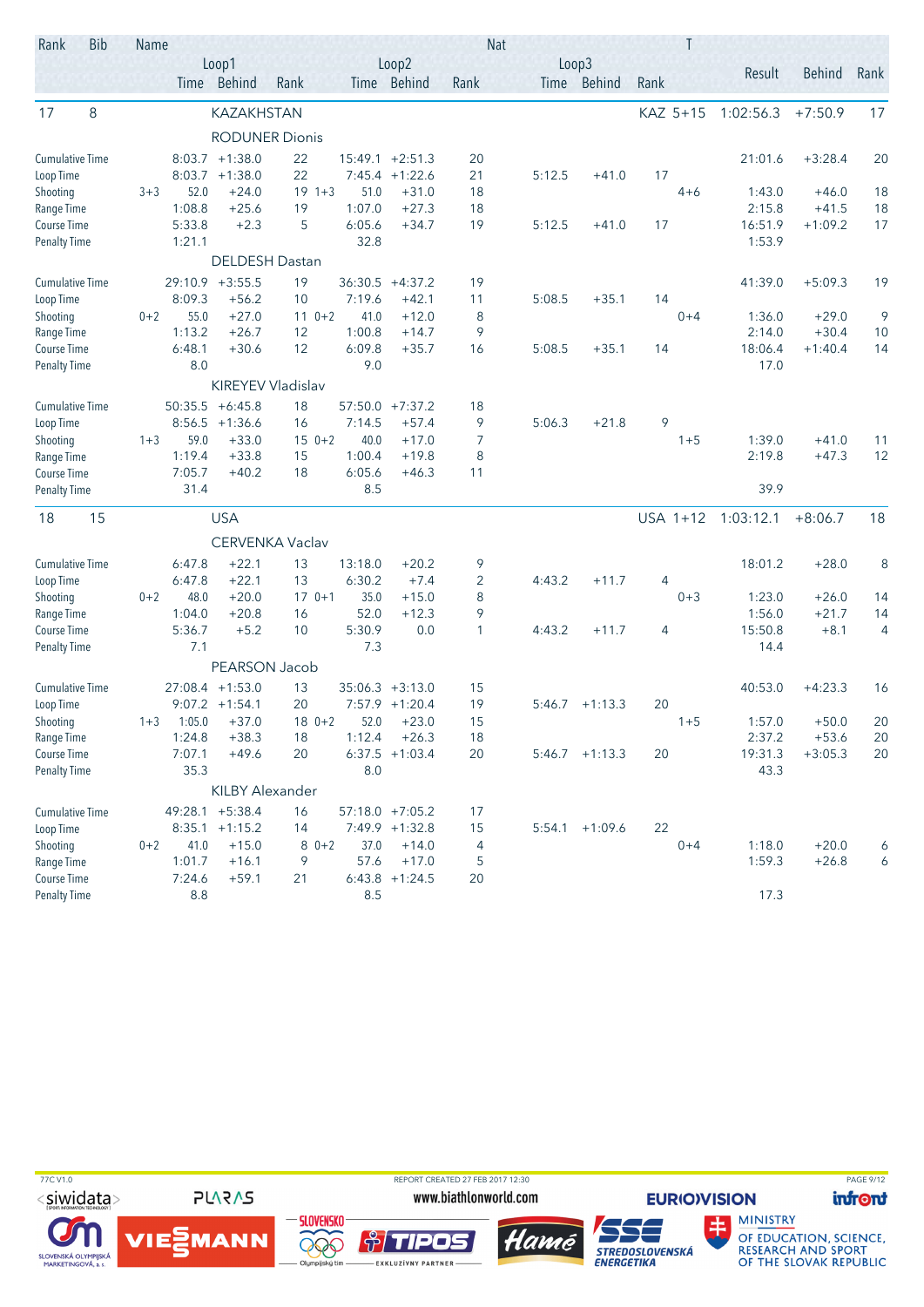| Rank                   | <b>Bib</b> | Name    |         |                       |            |         |                       |      | <b>Nat</b> |                      |      |                 |                      |               |                |
|------------------------|------------|---------|---------|-----------------------|------------|---------|-----------------------|------|------------|----------------------|------|-----------------|----------------------|---------------|----------------|
|                        |            |         |         | Loop1<br>Time Behind  | Rank       |         | Loop2<br>Time Behind  | Rank |            | Loop3<br>Time Behind | Rank |                 | Result               | <b>Behind</b> | Rank           |
| 19                     | 6          |         |         | <b>UKRAINE</b>        |            |         |                       |      |            |                      |      | <b>UKR 6+10</b> | 1:04:19.7            | $+9:14.3$     | 19             |
|                        |            |         |         | <b>TELEN Serhiy</b>   |            |         |                       |      |            |                      |      |                 |                      |               |                |
| <b>Cumulative Time</b> |            |         | 6:35.0  | $+9.3$                | 8          | 12:57.8 | 0.0                   | 1    |            |                      |      |                 | 17:41.7              | $+8.5$        | 3              |
| Loop Time              |            |         | 6:35.0  | $+9.3$                | 8          | 6:22.8  | 0.0                   | 1    | 4:43.9     | $+12.4$              | 5    |                 |                      |               |                |
| Shooting               |            | $0 + 1$ | 37.0    | $+9.0$                | $130+0$    |         | 20.0<br>0.0           | 1    |            |                      |      | $0 + 1$         | 57.0                 | 0.0           | 1              |
| Range Time             |            |         | 54.5    | $+11.3$               | 15         | 40.1    | $+0.4$                | 2    |            |                      |      |                 | 1:34.6               | $+0.3$        | $\overline{c}$ |
| Course Time            |            |         | 5:32.8  | $+1.3$                | 3          | 5:35.5  | $+4.6$                | 4    | 4:43.9     | $+12.4$              | 5    |                 | 15:52.2              | $+9.5$        | 5              |
| <b>Penalty Time</b>    |            |         | 7.7     |                       |            |         | 7.2                   |      |            |                      |      |                 | 14.9                 |               |                |
|                        |            |         |         | DEMYDENKO Vitalii     |            |         |                       |      |            |                      |      |                 |                      |               |                |
| Cumulative Time        |            |         |         | $27:08.1$ +1:52.7     | 12         |         | $35:24.5 +3:31.2$     | 17   |            |                      |      |                 | 41:17.8              | $+4:48.1$     | 18             |
| Loop Time              |            |         | 9:26.4  | $+2:13.3$             | 21         |         | $8:16.4 +1:38.9$      | 22   | 5:53.3     | $+1:19.9$            | 21   |                 |                      |               |                |
| Shooting               |            | $2 + 3$ | 1:09.0  | $+41.0$               | $190+2$    |         | 45.0<br>$+16.0$       | 11   |            |                      |      | $2 + 5$         | 1:54.0               | $+47.0$       | 15             |
| Range Time             |            |         | 1:27.4  | $+40.9$               | 19         | 1:04.4  | $+18.3$               | 12   |            |                      |      |                 | 2:31.8               | $+48.2$       | 17             |
| Course Time            |            |         | 7:00.0  | $+42.5$               | 17         |         | $7:03.4$ +1:29.3      | 23   | 5:53.3     | $+1:19.9$            | 21   |                 | 19:56.7              | $+3:30.7$     | 22             |
| <b>Penalty Time</b>    |            |         | 59.0    |                       |            |         | 8.6                   |      |            |                      |      |                 | 1:07.6               |               |                |
|                        |            |         |         | PONOMARENKO Oleksandr |            |         |                       |      |            |                      |      |                 |                      |               |                |
| <b>Cumulative Time</b> |            |         | 51:35.1 | $+7:45.4$             | 19         |         | $58:57.3 + 8:44.5$    | 19   |            |                      |      |                 |                      |               |                |
| Loop Time              |            |         | 10:17.3 | $+2:57.4$             | 21         |         | $7:22.2$ +1:05.1      | 11   | 5:22.4     | $+37.9$              | 18   |                 |                      |               |                |
| Shooting               |            | $4 + 3$ | 1:07.0  | $+41.0$               | $160+1$    |         | 38.0<br>$+15.0$       | 5    |            |                      |      | $4 + 4$         | 1:45.0               | $+47.0$       | 13             |
| Range Time             |            |         | 1:26.8  | $+41.2$               | 16         | 57.7    | $+17.1$               | 6    |            |                      |      |                 | 2:24.5               | $+52.0$       | 15             |
| Course Time            |            |         | 6:57.6  | $+32.1$               | 14         | 6:16.0  | $+56.7$<br>8.5        | 16   |            |                      |      |                 | 2:01.4               |               |                |
| <b>Penalty Time</b>    |            |         | 1:52.9  |                       |            |         |                       |      |            |                      |      |                 |                      |               |                |
| 20                     | 19         |         |         | <b>TURKEY</b>         |            |         |                       |      |            |                      |      | TUR 3+11        | $1:07:05.4 +12:00.0$ |               | 20             |
|                        |            |         |         | ALALMA Okan           |            |         |                       |      |            |                      |      |                 |                      |               |                |
| <b>Cumulative Time</b> |            |         | 7:09.6  | $+43.9$               | 17         |         | $15:55.5 + 2:57.7$    | 21   |            |                      |      |                 | 21:14.9              | $+3:41.7$     | 21             |
| Loop Time              |            |         | 7:09.6  | $+43.9$               | 17         |         | $8:45.9 +2:23.1$      | 22   | 5:19.4     | $+47.9$              | 19   |                 |                      |               |                |
| Shooting               |            | $0 + 1$ | 51.0    | $+23.0$               | $18 \t3+3$ | 1:14.0  | $+54.0$               | 22   |            |                      |      | $3 + 4$         | 2:05.0               | $+1:08.0$     | 22             |
| Range Time             |            |         | 1:09.9  | $+26.7$               | 20         | 1:32.8  | $+53.1$               | 22   |            |                      |      |                 | 2:42.7               | $+1:08.4$     | 22             |
| Course Time            |            |         | 5:52.5  | $+21.0$               | 18         | 5:54.3  | $+23.4$               | 14   | 5:19.4     | $+47.9$              | 19   |                 | 17:06.2              | $+1:23.5$     | 18             |
| <b>Penalty Time</b>    |            |         | 7.2     |                       |            | 1:18.8  |                       |      |            |                      |      |                 | 1:26.0               |               |                |
|                        |            |         |         | <b>DEMIR Cihad</b>    |            |         |                       |      |            |                      |      |                 |                      |               |                |
| <b>Cumulative Time</b> |            |         |         | $30:15.2 +4:59.8$     | 21         |         | 38:17.9 +6:24.6       | 20   |            |                      |      |                 | 44:13.8              | $+7:44.1$     | 22             |
| Loop Time              |            |         | 9:00.3  | $+1:47.2$             | 19         |         | $8:02.7 +1:25.2$      | 20   | 5:55.9     | $+1:22.5$            | 22   |                 |                      |               |                |
| Shooting               |            | $0 + 2$ | 1:24.0  | $+56.0$               | $200 + 1$  |         | 52.0<br>$+23.0$       | 15   |            |                      |      | $0 + 3$         | 2:16.0               | $+1:09.0$     | 21             |
| Range Time             |            |         | 1:44.8  | $+58.3$               | 21         | 1:12.6  | $+26.5$               | 19   |            |                      |      |                 | 2:57.4               | $+1:13.8$     | 21             |
| Course Time            |            |         | 7:06.9  | $+49.4$               | 19         |         | $6:41.9$ +1:07.8      | 21   |            | $5:55.9$ +1:22.5     | 22   |                 | 19:44.7              | $+3:18.7$     | 21             |
| <b>Penalty Time</b>    |            |         | 8.6     |                       |            |         | 8.2                   |      |            |                      |      |                 | 16.8                 |               |                |
|                        |            |         |         | ATAS Adem             |            |         |                       |      |            |                      |      |                 |                      |               |                |
| <b>Cumulative Time</b> |            |         |         | $53:23.3 +9:33.6$     | 20         |         | $1:01:16.9 + 11:04.1$ | 20   |            |                      |      |                 |                      |               |                |
| Loop Time              |            |         |         | $9:09.5 +1:49.6$      | 17         |         | $7:53.6$ +1:36.5      | 17   |            | $5:48.5$ +1:04.0     | 21   |                 |                      |               |                |
| Shooting               |            | $0 + 2$ | 1:18.0  | $+52.0$               | $200+2$    |         | 51.0<br>$+28.0$       | 14   |            |                      |      | $0 + 4$         | 2:09.0               | $+1:11.0$     | 21             |
| Range Time             |            |         | 1:35.8  | $+50.2$               | 18         | 1:10.9  | $+30.3$               | 16   |            |                      |      |                 | 2:46.7               | $+1:14.2$     | 20             |
| Course Time            |            |         |         | $7:25.8$ +1:00.3      | 22         |         | $6:34.6$ +1:15.3      | 19   |            |                      |      |                 |                      |               |                |
| <b>Penalty Time</b>    |            |         | 7.9     |                       |            |         | 8.1                   |      |            |                      |      |                 | 16.0                 |               |                |

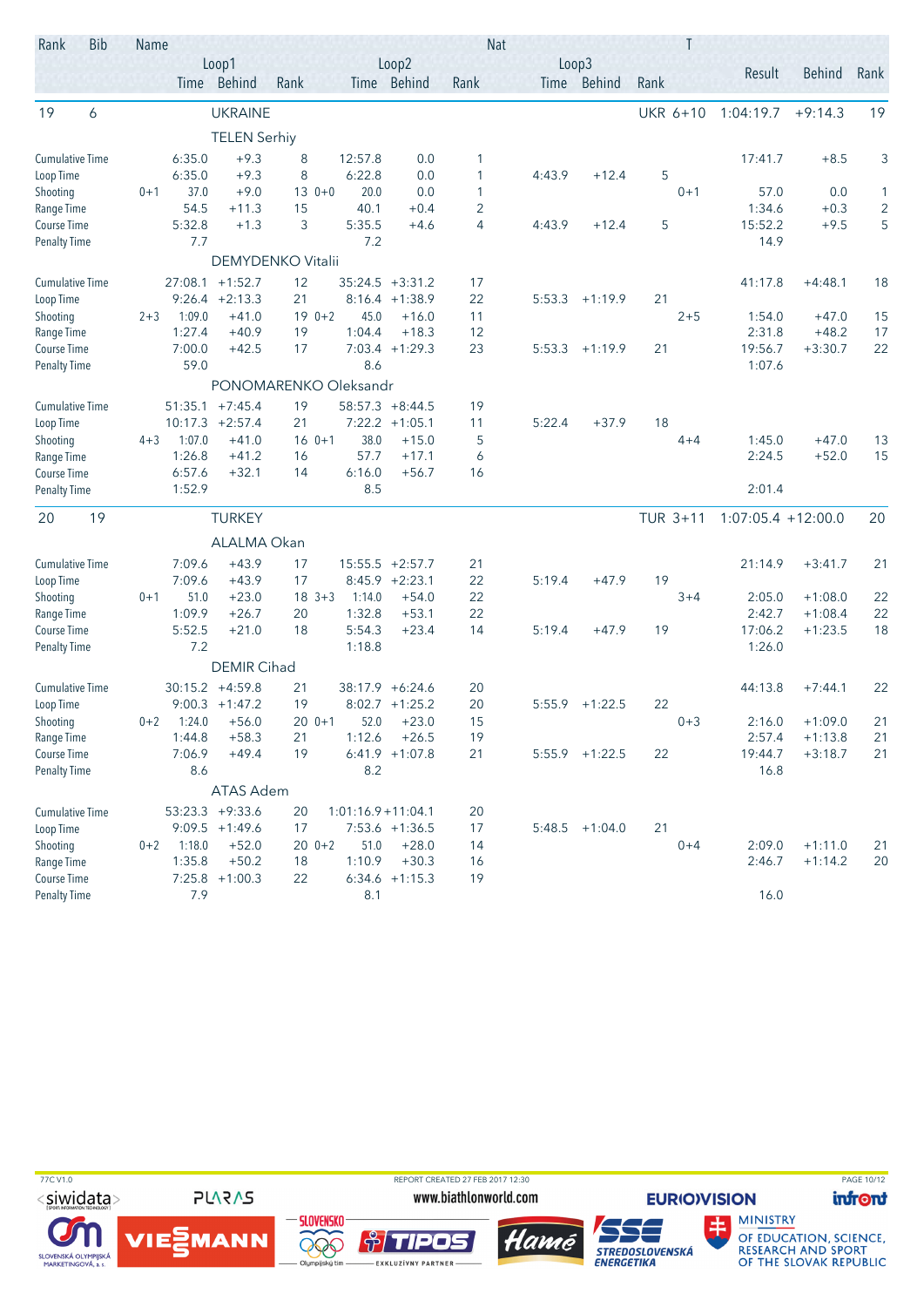| Rank                   | <b>Bib</b> | Name                     |                  |                         |                 |                     |                      |                | <b>Nat</b> |        |                  | Τ    |            |                      |           |      |
|------------------------|------------|--------------------------|------------------|-------------------------|-----------------|---------------------|----------------------|----------------|------------|--------|------------------|------|------------|----------------------|-----------|------|
|                        |            |                          |                  | Loop1<br>Time Behind    | Rank            |                     | Loop2<br>Time Behind | Rank           |            | Loop3  | Time Behind      | Rank |            | Result               | Behind    | Rank |
| 21                     | 18         |                          |                  | LITHUANIA               |                 |                     |                      |                |            |        |                  |      | $LTU$ 4+12 | $1:08:27.3 +13:21.9$ |           | 21   |
|                        |            |                          |                  | <b>BANYS Linas</b>      |                 |                     |                      |                |            |        |                  |      |            |                      |           |      |
| <b>Cumulative Time</b> |            |                          |                  | $9:27.4$ +3:01.7        | 23              |                     | $16:30.8 + 3:33.0$   | 22             |            |        |                  |      |            | 21:40.5              | $+4:07.3$ | 22   |
| Loop Time              |            |                          |                  | $9:27.4$ +3:01.7        | 23              | 7:03.4              | $+40.6$              | 15             |            | 5:09.7 | $+38.2$          | 16   |            |                      |           |      |
| Shooting               |            | $0 + 3$                  | 1:18.0           | $+50.0$                 | $230+1$         | 42.0                | $+22.0$              | 13             |            |        |                  |      | $0 + 4$    | 2:00.0               | $+1:03.0$ | 21   |
| Range Time             |            |                          | 1:39.1           | $+55.9$                 | 23              | 59.4                | $+19.7$              | 14             |            |        |                  |      |            | 2:38.5               | $+1:04.2$ | 21   |
| Course Time            |            |                          | 7:41.0           | $+2:09.5$               | 23              | 5:57.0              | $+26.1$              | 18             |            | 5:09.7 | $+38.2$          | 16   |            | 18:47.7              | $+3:05.0$ | 23   |
| <b>Penalty Time</b>    |            |                          | 7.3              |                         |                 | 7.0                 |                      |                |            |        |                  |      |            | 14.3                 |           |      |
|                        |            |                          |                  |                         | MACKINE Jokubas |                     |                      |                |            |        |                  |      |            |                      |           |      |
| <b>Cumulative Time</b> |            |                          |                  | $30:34.8$ +5:19.4       | 22              |                     | $38:19.6 + 6:26.3$   | 21             |            |        |                  |      |            | 43:32.9              | $+7:03.2$ | 20   |
| Loop Time              |            |                          | 8:54.3           | $+1:41.2$               | 18              |                     | $7:44.8$ +1:07.3     | 16             |            | 5:13.3 | $+39.9$          | 15   |            |                      |           |      |
| Shooting               |            | $0 + 1$                  | 1:02.0           | $+34.0$                 | $170+2$         | 53.0                | $+24.0$              | 17             |            |        |                  |      | $0 + 3$    | 1:55.0               | $+48.0$   | 19   |
| Range Time             |            |                          | 1:22.7           | $+36.2$                 | 17              | 1:11.9              | $+25.8$              | 17             |            |        |                  |      |            | 2:34.6               | $+51.0$   | 19   |
| Course Time            |            |                          | 7:23.8           | $+1:06.3$               | 22              | 6:25.3              | $+51.2$              | 19             |            | 5:13.3 | $+39.9$          | 15   |            | 19:02.4              | $+2:36.4$ | 19   |
| <b>Penalty Time</b>    |            |                          | 7.8              |                         |                 | 7.6                 |                      |                |            |        |                  |      |            | 15.4                 |           |      |
|                        |            |                          |                  | <b>ROMANOV Nikita</b>   |                 |                     |                      |                |            |        |                  |      |            |                      |           |      |
| <b>Cumulative Time</b> |            |                          |                  | $54:02.0 + 10:12.3$     | 21              | $1:02:54.1+12:41.3$ |                      | 21             |            |        |                  |      |            |                      |           |      |
| Loop Time              |            |                          |                  | $10:29.1 + 3:09.2$      | 22              | 8:52.1              | $+2:35.0$            | 23             |            | 5:33.2 | $+48.7$          | 19   |            |                      |           |      |
| Shooting               |            | $3 + 3$                  | 1:19.0           | $+53.0$                 | $21 \t1+2$      | 1:20.0              | $+57.0$              | 23             |            |        |                  |      | $4 + 5$    | 2:39.0               | $+1:41.0$ | 22   |
| Range Time             |            |                          | 1:39.7           | $+54.1$                 | 22              | 1:26.8              | $+46.2$              | 23             |            |        |                  |      |            | 3:06.5               | $+1:34.0$ | 22   |
| Course Time            |            |                          | 7:22.1<br>1:27.3 | $+56.6$                 | 20              |                     | $6:51.6$ +1:32.3     | 22             |            |        |                  |      |            |                      |           |      |
| <b>Penalty Time</b>    |            |                          |                  |                         |                 | 33.7                |                      |                |            |        |                  |      |            | 2:01.0               |           |      |
| 22                     | 16         |                          |                  | LATVIA                  |                 |                     |                      |                |            |        |                  |      | LAT $5+12$ | 1:09:29.6 +14:24.2   |           | 22   |
|                        |            |                          |                  | <b>BALODIS Rudis</b>    |                 |                     |                      |                |            |        |                  |      |            |                      |           |      |
| <b>Cumulative Time</b> |            |                          |                  | $7:35.6$ +1:09.9        | 21              |                     | $16:31.8 + 3:34.0$   | 23             |            |        |                  |      |            | 22:06.2              | $+4:33.0$ | 23   |
| Loop Time              |            |                          |                  | $7:35.6$ +1:09.9        | 21              |                     | $8:56.2 +2:33.4$     | 23             |            |        | $5:34.4 +1:02.9$ | 22   |            |                      |           |      |
| Shooting               |            | $0 + 2$                  | 55.0             | $+27.0$                 | $212+3$         | 1:17.0              | $+57.0$              | 23             |            |        |                  |      | $2 + 5$    | 2:12.0               | $+1:15.0$ | 23   |
| Range Time             |            |                          | 1:17.2           | $+34.0$                 | 21              | 1:35.8              | $+56.1$              | 23             |            |        |                  |      |            | 2:53.0               | $+1:18.7$ | 23   |
| Course Time            |            |                          | 6:10.6           | $+39.1$                 | 21              | 6:16.2              | $+45.3$              | 22             |            | 5:34.4 | $+1:02.9$        | 22   |            | 18:01.2              | $+2:18.5$ | 22   |
| <b>Penalty Time</b>    |            |                          | 7.8              |                         |                 | 1:04.2              |                      |                |            |        |                  |      |            | 1:12.0               |           |      |
|                        |            |                          |                  | <b>SLAVENS Kristers</b> |                 |                     |                      |                |            |        |                  |      |            |                      |           |      |
| <b>Cumulative Time</b> |            |                          |                  | $31:56.2 + 6:40.8$      | 23              |                     | $39:50.6$ +7:57.3    | 23             |            |        |                  |      |            | 45:53.1              | $+9:23.4$ | 23   |
| Loop Time              |            |                          | 9:50.0           | $+2:36.9$               | 23              |                     | $7:54.4 +1:16.9$     | 18             |            | 6:02.5 | $+1:29.1$        | 23   |            |                      |           |      |
| Shooting               |            | $1 + 3$                  | 1:24.0           | $+56.0$                 | $200 + 0$       | 30.0                | $+1.0$               | $\overline{2}$ |            |        |                  |      | $1 + 3$    | 1:54.0               | $+47.0$   | 15   |
| Range Time             |            |                          | 1:43.5           | $+57.0$                 | 20              | 50.8                | $+4.7$               | 3              |            |        |                  |      |            | 2:34.3               | $+50.7$   | 18   |
| Course Time            |            |                          |                  | $7:31.5 +1:14.0$        | 23              |                     | $6:54.5$ +1:20.4     | 22             |            |        | $6:02.5$ +1:29.1 | 23   |            | 20:28.5              | $+4:02.5$ | 23   |
| <b>Penalty Time</b>    |            |                          | 35.0             |                         |                 | 9.1                 |                      |                |            |        |                  |      |            | 44.1                 |           |      |
|                        |            | <b>DALECKIS Dzintars</b> |                  |                         |                 |                     |                      |                |            |        |                  |      |            |                      |           |      |
| <b>Cumulative Time</b> |            |                          |                  | $55:31.9 + 11:42.2$     | 22              | $1:03:32.4+13:19.6$ |                      | 22             |            |        |                  |      |            |                      |           |      |
| Loop Time              |            |                          |                  | $9:38.8 +2:18.9$        | 19              |                     | $8:00.5 +1:43.4$     | 18             |            |        | $5:57.2 +1:12.7$ | 23   |            |                      |           |      |
| Shooting               |            | $2 + 3$                  | 1:10.0           | $+44.0$                 | $170+1$         | 46.0                | $+23.0$              | 10             |            |        |                  |      | $2 + 4$    | 1:56.0               | $+58.0$   | 17   |
| Range Time             |            |                          | 1:29.1           | $+43.5$                 | 17              | 1:06.2              | $+25.6$              | 12             |            |        |                  |      |            | 2:35.3               | $+1:02.8$ | 17   |
| Course Time            |            |                          | 7:09.8           | $+44.3$                 | 19              |                     | $6:45.5$ +1:26.2     | 21             |            |        |                  |      |            |                      |           |      |
| <b>Penalty Time</b>    |            |                          | 59.9             |                         |                 | $8.8\,$             |                      |                |            |        |                  |      |            | 1:08.7               |           |      |